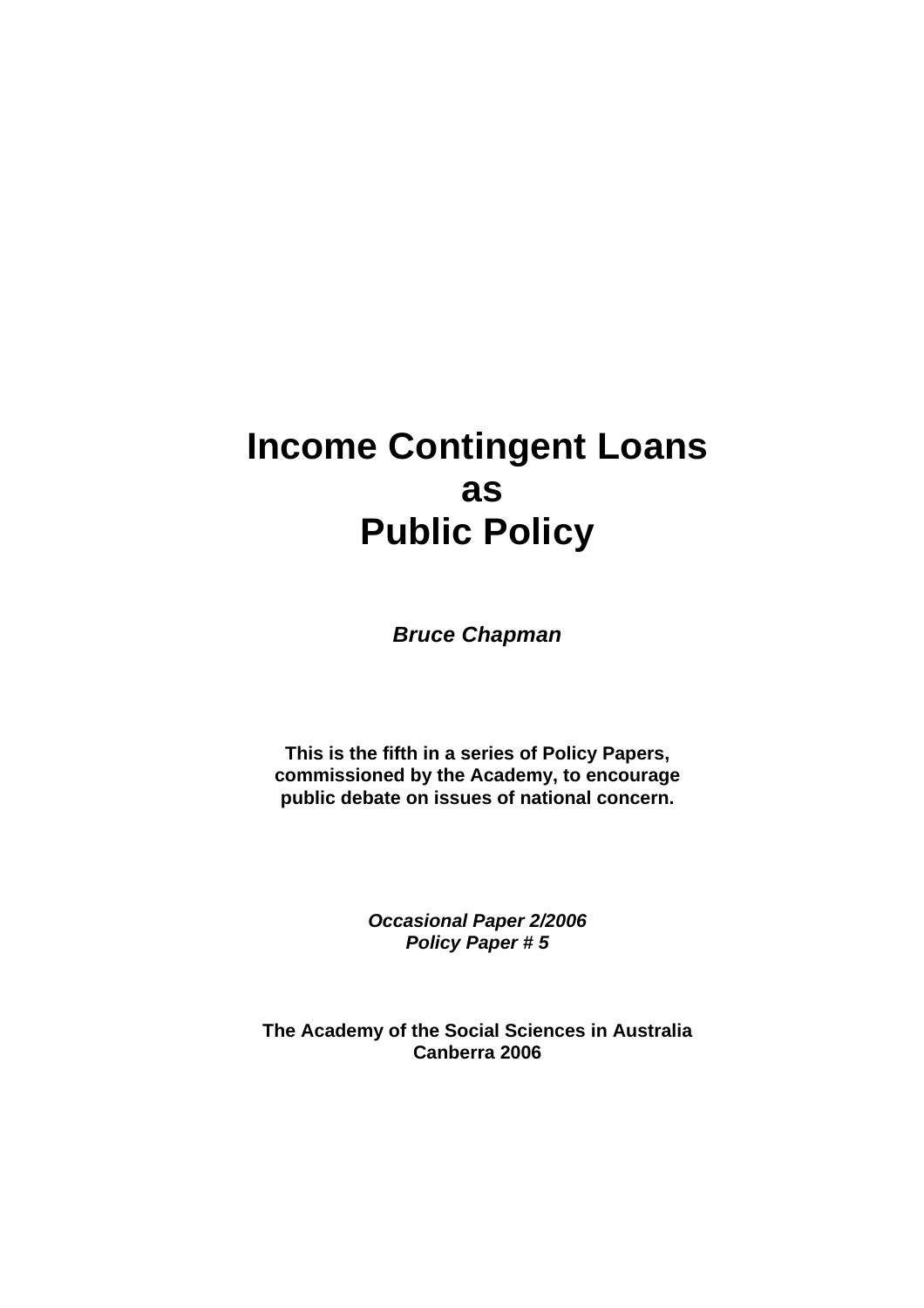© The Academy of the Social Sciences in Australia 2006 ISSN 1323-7136

Requests and enquiries concerning reproduction rights should be addressed to the Academy of the Social Sciences in Australia, GPO Box 1956, Canberra 2601. Tel 02 6249 1788; Fax 02 6247 4335; Email assa.secretariat@anu.edu.au. The Academy is not responsible, as a body, for the opinions expressed in any of its publications.

All articles appearing in the *Occasional Paper Policy Series* are peer reviewed.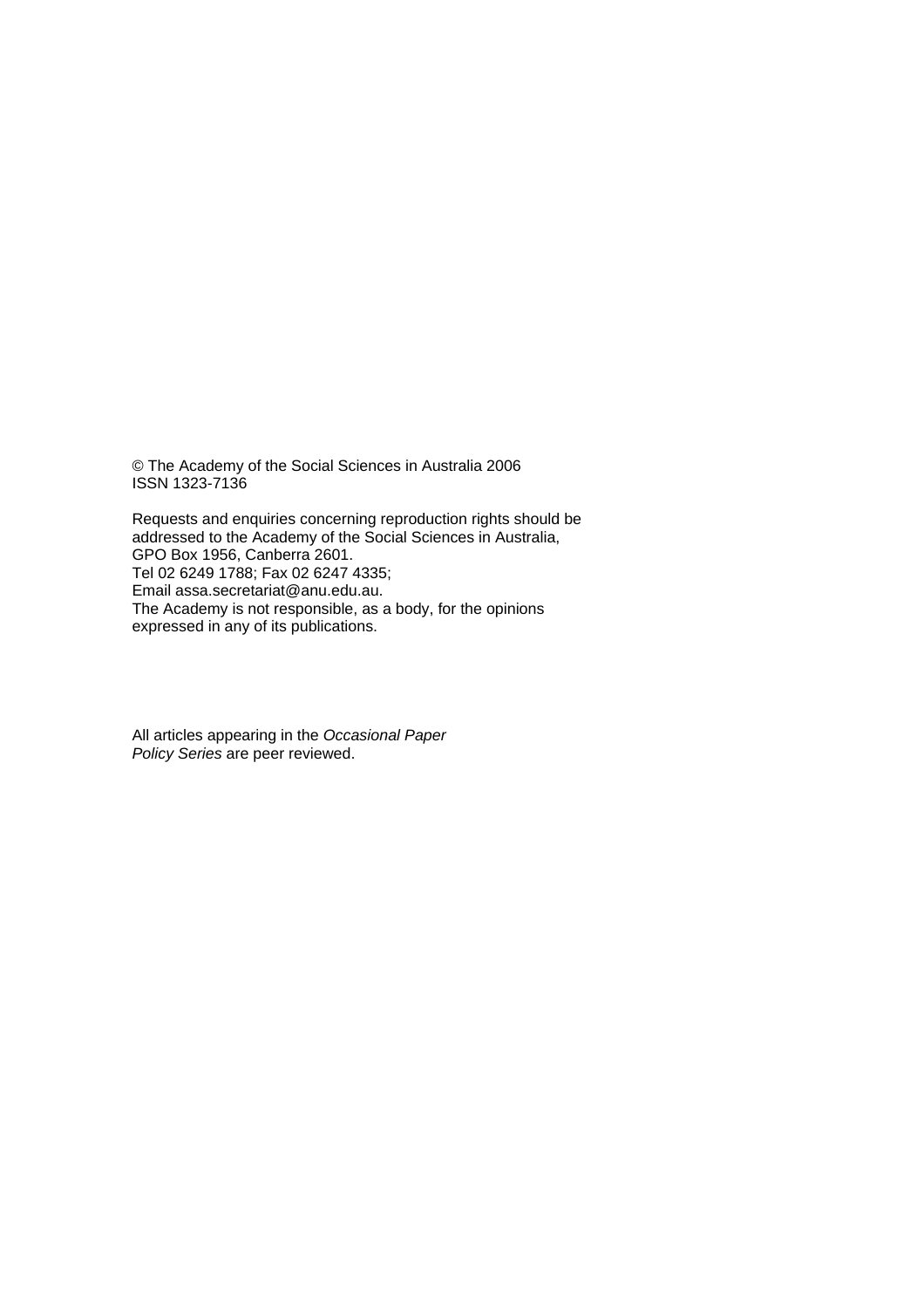## **Income Contingent Loans as Public Policy**  *Bruce Chapman*

#### 1. **Introduction**

**That is an 'income contingent loan'? It is one in which repayment depends on the future** What is an 'income contingent loan'? It is one in which repayment depends on the future income of the recipient of the loan. A recipient – individual or business – is provided with finance, from either the private or public sectors, for agreed activities. The key characteristic of this loan is that when those assisted experience adverse economic circumstances they have no repayment obligations in that period, so that the collection of the debt is based on capacity to pay. It is this feature of income contingent loans which delivers the benefits to borrowers of both default insurance and consumption smoothing.

At a symposium entitled *Government as Risk Manager*,<sup>1</sup> the role of, and potential for, income contingent (or income related) loans to address a range of social and economic problems were explored. The author and others were invited to comment at that symposium on the implications for public policy of the use of such loans.

This paper summarises the arguments raised at the symposium and some of the suggested applications of income contingent loans: the Higher Education Contribution Scheme; as an alternative to grants-based drought policy; for the recompense of low level criminal fines; with respect to the payment of white collar crime offences; concerning funding models for the development of Indigenous land; for housing credits for low income earners; and as a basis for R & D funding. $^{2}$ 

Aspects of the analytical, policy and empirical bases of income contingent loans are considered, with relatively more attention being paid to Australia's experience with HECS. Several other applications are examined in less detail, but there is considerable published research in most of these areas. An attempt is made to draw out the major similarities in, and differences between, the conceptual bases of these apparently quite disparate income contingent loan applications.

#### 2. **Income contingent loans: conceptual issues**

#### *Government in a risk society*

A major role recognised for government<sup>3</sup> involves the management and distribution of risks. The concept of risk plays a central and unifying role in current analyses of a wide range of social and political issues, similar to that performed by the concept of globalisation in the 1990s.

The role of government, and particularly of the welfare state, has been reinterpreted with an increasing emphasis on risk and uncertainty, and across the social sciences there are different analytical approaches. Neoclassical economists have stressed the extent to which risk can be rationally managed using the tools of expected utility theory. Psychologists, sociologists and various groups of other economists have stressed the limitations of expected utility theory.

*Academy of the Social Sciences 2006*/**1**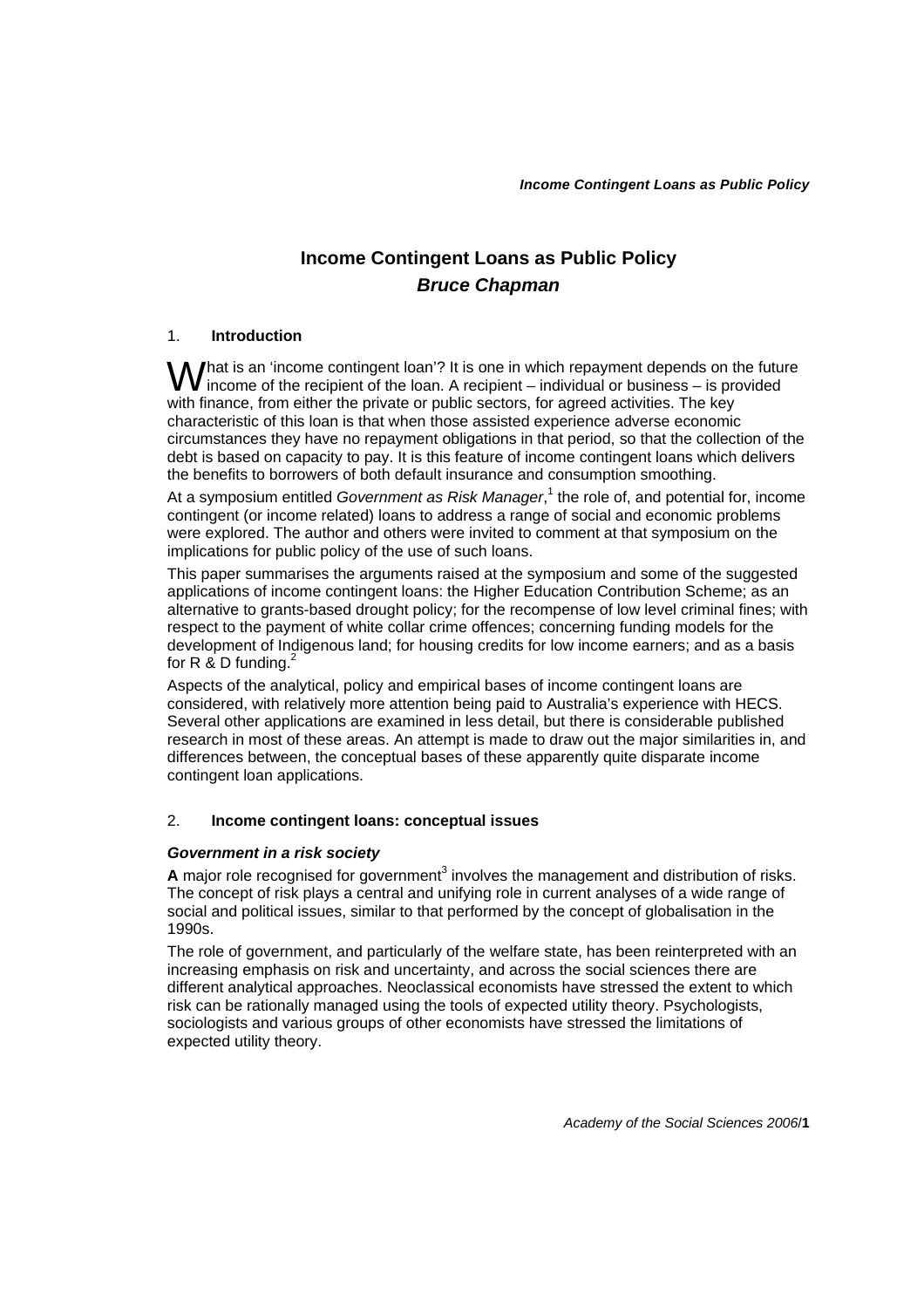When government is considered in its role as a risk manager, new aspects of both existing policies and future policy options are revealed. In *When All Else Fails* for example, David  $M$ oss $<sup>4</sup>$  provides a fine historical analysis of the role of the state as the ultimate risk manager,</sup> focusing on institutions such as bankruptcy, limited liability and workers' insurance. Through analysis of US government legislative reforms over the last two hundred years, Moss promotes an understanding of the risk management role of the public sector, which can take many diverse forms, such as laws associated with limited liability, the application of speed limits for automobiles, national health insurance, occupational health and safety legislation, disaster relief and social security. Barr<sup>5</sup> provides a similar treatment of the welfare state, in which the potential role of government is analysed in the context of insurance failure, which is conventionally seen in the economics literature to be a consequence of asymmetric information. In the absence of markets providing accessible and affordable insurance Barr argued that the government has a unique role to play as a 'piggy bank', an efficient institution to manage and decrease the costs to citizens of the unavoidable uncertainties associated with human events.

#### *Income contingent loans as risk management*

In part, the above-mentioned analyses address the special issue of the financing of activities and the capacity of governments to address associated uncertainties. Barr stresses that in this context there are two essential benefits of government intervention that will not be forthcoming from the private loans market: insurance and consumption smoothing. Moss and Barr highlight the possibility of the use of income contingent loans as a prospective risk instrument for the public sector.

In many cases income contingent loans can be thought of as a public sector financial instrument designed to address aspects of so-called 'market failure'. Some of the shortcomings of the operation of the private sector with respect to risk might result in an absence of private sector institutions developing in response to social and/or economic need (such as with respect to the commercial provision of loans for human capital investments), and in this case public sector intervention has the capacity to fill a significant void.

However, in other cases the use of the collection mechanisms typically associated with income contingent loans (in Australia, the tax office) result in significant administrative cost gains compared to the systems they are designed to replace. Also, in many possible applications the issue of equity looms large, since some current government grant schemes are arguably regressive (for example, taxpayer grants to farms for drought relief).

Related to the above is that one of the important motivations for income contingent loans organised through the public sector is that such interventions, compared to commercial bank loans, have the capacity to significantly reduce borrowing risks from private beneficiaries in a way that might be both equitable and beneficial to society generally. These arrangements also mean that finance can be made available for projects that would otherwise not have access to loans. As implied above, there are other reasons for such interventions, such as to reduce public sector outlays and to make fairer government intervention by converting taxpayer financed grants into income contingent loans.

Perhaps the best-known income contingent loan scheme is the Higher Education Contribution Scheme, instituted in Australia in 1989. For the first time with respect to a national intervention, a government imposed a charge on university students to be paid in the future through the tax system, but when and only if former students' personal incomes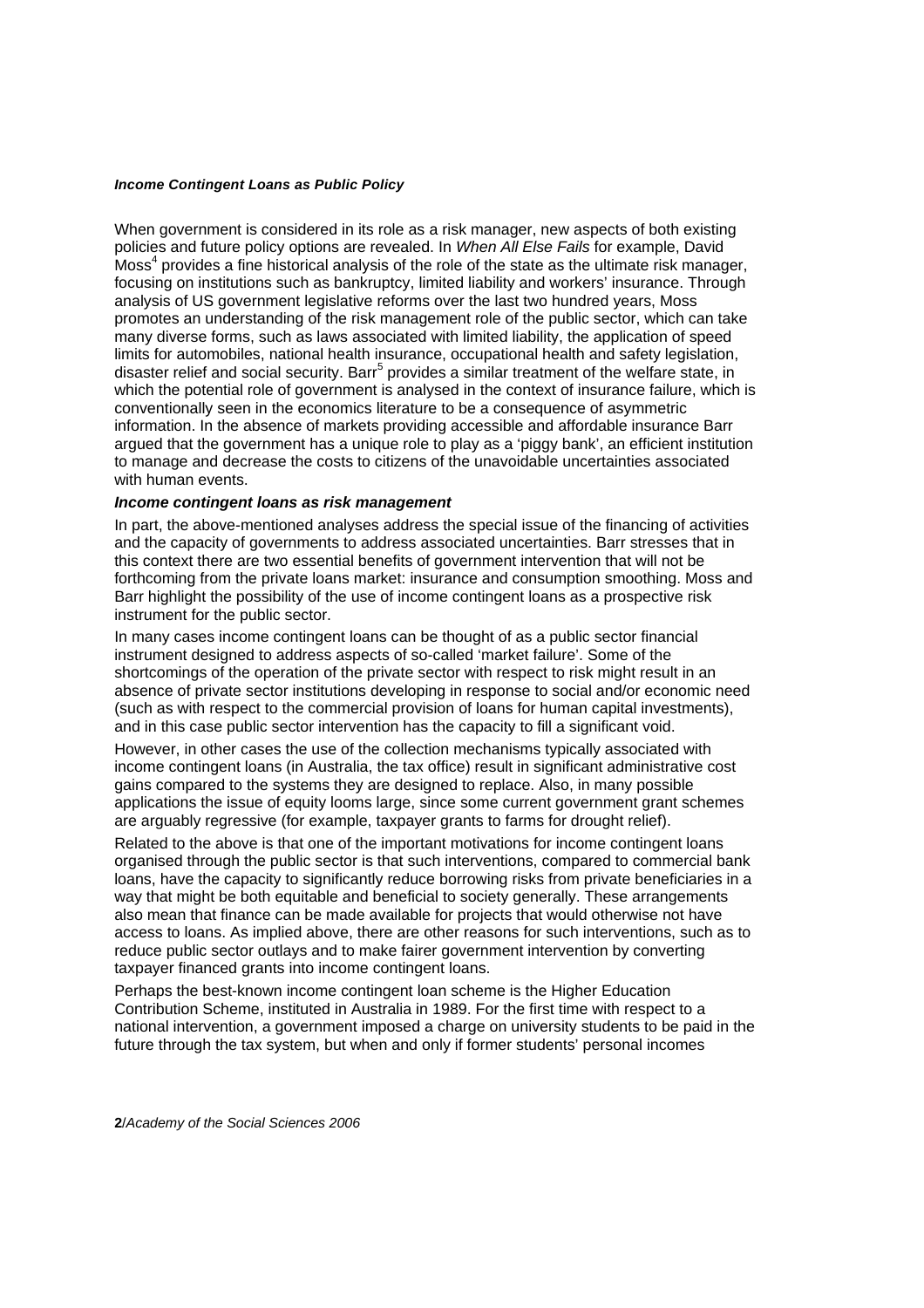exceeded a certain level (and beyond that as a percentage of income above that level). HECS is analysed in detail in sections 3 and 4.

John Quiggin argued in the symposium that HECS provides an attractive model for publicly funded universities. He suggested that a HECS-style repayment mechanism could be attached to the proposal of Alstott and Ackerman<sup>6</sup> and others for a general purpose capital grant to young people, permitting the provision of a more substantial capital sum that could be used for a variety of purposes including education, house purchase, investment in a small business or, as a residual, retirement income.

#### 3. **Income contingent loans for higher education: the background**

**W**ithin the broad conceptual framework so far outlined, the historical perspective and analytical bases in the evolution of income contingent loans for higher education financing are now summarised.

Over the last 16 years or so there has been a quiet revolution in approaches to the financing of higher education. The most important change has occurred in those countries in which higher education systems had previously been funded almost entirely through taxpayer transfers; that is, without contributions from the direct beneficiaries, graduates. It is now the case that many countries, for the first time in many years, have introduced, or are about to introduce, tuition charges. Examples include New Zealand, Australia and the UK.

There is a second and perhaps more significant change concerning higher education financing; that is, the approach adopted with respect to how tuition is to be paid. Charging reforms in several countries have involved the use of income contingent loans. The policy allows charges to be paid by graduates conditional on their future capacity to pay, and is a profoundly different approach from the traditional fee arrangement involving government guaranteed bank loans. This type of approach to higher education financing has been adopted in Australia (1989), New Zealand (1991), South Africa (1994) and Chile (1996), and a complicated variant of the scheme was introduced in the USA in 1994. Income contingent loan policies for higher education tuition and income support are being introduced in 2006 in the UK and Thailand, and in Israel in 2007.

The conceptual bases important to an understanding of these international charging reforms should begin with an examination of the economic case for student contributions to the costs of higher education. In Chapman (1997) and Barr<sup>7</sup> (1989, 2001) it is argued that students should pay some proportion of the costs, and in essence this case rests importantly on issues of equity and the distributional consequences of taxpayer financing. Specifically, because higher education students tend to come from the most advantaged areas of society, and because graduates on average do extremely well financially in the labour market, a fully taxpayer funded system can be seen to be very regressive. There are also compelling arguments for taxpayer subsides, but there is no consensus as to how high these should be.

Barr and others recognise that, left to itself, the higher education system will not be able to deliver either fair or efficient outcomes. This is a market characterised by significant uncertainties for students, and high risks for prospective lenders. And because there is no collateral in the event of a student borrower's default, banks will not be interested in the provision of loans to help disadvantaged prospective students cover tuition and income support needs. Government intervention is necessary.

*Academy of the Social Sciences 2006*/**3**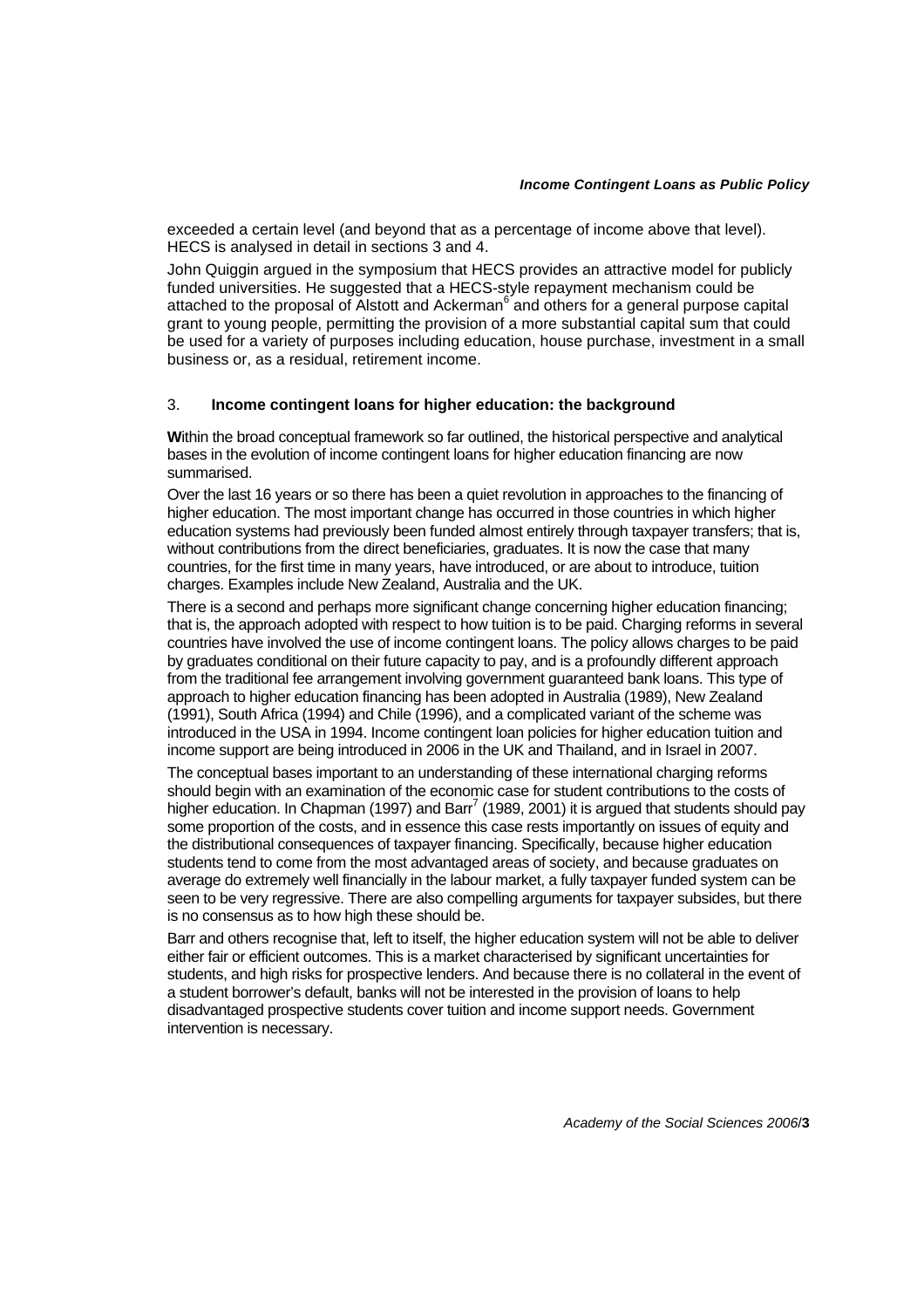Internationally there are two approaches to the problem. The first is the provision of bank loans with a government guarantee, usually to a subset of students, and this is the approach adopted in the USA and Canada, among others. The second is income contingent loans.

Government guaranteed bank loans have the significant benefit of removing the cost to the lender of default. They also allow private sector financing of important aspects of the higher education system. However Chapman (2006) argues that a government guarantee for bank loans does not address other important aspects of the higher education financing process. They are as follows:<sup>8</sup>

- (i) While the lender is protected from the costs of default by the government guarantee, the borrowers — students — are not. This means that students taking out bank loans might not be able to meet their repayment obligations and, in an extreme situation, could be declared bankrupt. Such an outcome has a very serious consequence: it necessarily adversely affects a former student's credit reputation, and thus access to or the price of other loans, such as to finance the purchase of a house.
- (ii) The availability of bank loan assistance is restricted by governments to a subset of prospective students, with the qualification and/or the level of support typically defined by means testing on the basis of family income. $9A$  problem with this restriction is that some parents or partners with high incomes might not be prepared to help a prospective student pay tuition, or offer income support. In these circumstances the means-testing rule implies that a prospective student faces up-front charges and income support problems.
- (iii) Bank loans are characterised by repayments of set amounts over a given time period. This means that, independently of a borrower's ability to meet the repayment obligation, in periods of future economic difficulty a borrower could experience economic hardships in order to meet the commitment.

Income contingent loans have two important benefits compared to government guaranteed bank loans, both related to the risk management for borrowers. The essential point is that with an income contingent loan, if the borrower's circumstances are adverse in a particular period, no loan payments are required. This results in insurance, providing both defaultprotection and consumption smoothing.

The current funding arrangements for the Australian higher education system could be used to transform the financing of TAFE and other areas of tertiary education. Indeed, the introduction of the FEE-HELP system<sup>10</sup> in 2005 has made the economics of the matter even more straightforward, since students are now able to access income contingent loans to directly pay the fees for non-HECS educational services. The politics of the issue, involving both State/Territories and Commonwealth jurisdictions, is likely to be more complicated.

The following section offers a summary of the evidence concerning the effects of HECS in a range of areas for the period 1989 to 2004.

#### 4. **The HECS experience in summary**

**S**ignificant findings are now available from detailed investigations of the effects of HECS. These relate to: the effects on the aggregate demand for higher education places; the effects of the system on the access of disadvantaged prospective students; the consequences for public sector revenue; and administration costs. The main points are:<sup>11</sup>

(i) HECS has had little apparent effect on private average returns to higher education, and neither does there seem to have been any aggregate decreases in student demand, as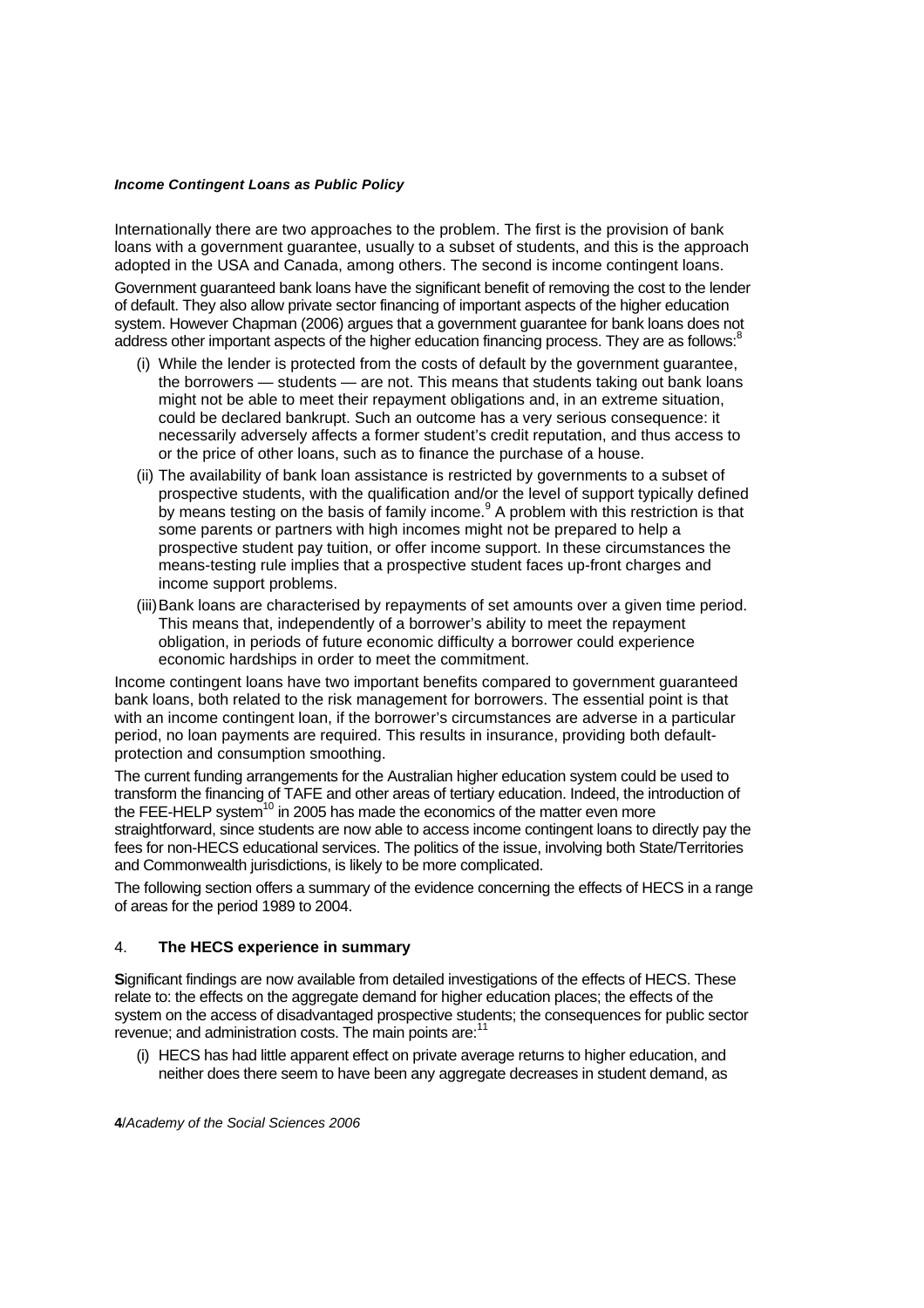measured by enrolments. The data suggest that higher education enrolments in Australia have increased considerably, by around 70 per cent, since the introduction of HECS. This has happened for two reasons: there were no obvious overall deterrent effects for students from the new system; and in response to the expectation of high future revenue, Commonwealth governments — particularly in the late 1980s and early 1990s substantially increased higher education expenditure and thus the number of places for students.

- (ii) It appears that there have been few consequences for the accessibility to higher education for students from relatively disadvantaged backgrounds, at least as represented by enrolments. Broadly speaking, the socio-economic make-up of the higher education student body was about the same in the late 1990s and early 2000s as it was before HECS was introduced.12 This may not, of course, be the consequence of the income contingent repayment characteristic of the system, since this might have happened also with other financing approaches. A further qualification is that there may have been a small negative effect on applications for expensive courses from relatively disadvantaged males in response to the major changes to HECS instituted in 1997.
- (iii) The charge has delivered considerable revenue, of the order of \$A(2004) 12 billion over the first 15 years after its introduction. It was projected that the system would provide around \$A(2004) 1.2 billion per year in 2005, about 25 per cent or more of annual recurrent higher education costs. And,
- (iv) HECS seems to be inexpensive in administrative terms,<sup>13</sup> costing less than 4 per cent of current annual revenue to administer. This is because the collections are fairly straightforward given the mechanisms of the Australian Taxation Office.

There are some caveats and qualifications to several of these conclusions, essentially along the lines that the findings with respect to revenue, aggregate demand and student access cannot be traced directly to the fact that HECS is an income contingent loan *per se.* Much of the 1989-2005 Australian higher education experience might well have resulted from the introduction of charges financed in other ways, such as up-front fees with scholarships. As well, it is critical that the institutional and administrative arrangements are appropriate to allow such schemes to be implemented, and in many countries this will not be the case.<sup>14</sup>

## 5. **Additional Australian income contingent loan case studies**

**T**he remainder of this paper examines, in brief, some of the applications of income contingent loans considered at the ASSA Symposium, and analysed in detail in other publications. The goal in these summaries is to whet the appetite rather than offer a full meal, and the focus will be on the reasons that an income contingent loan might be apposite in these policy areas.

Following consideration of the case studies there is a discussion of the differences and similarities between them. As well, there is an explanation of the critical role played in income contingent loans of both adverse selection and moral hazard, and what these problems mean for policy design and implementation for each of the particular potential projects.

## *Income contingent loans for drought relief<sup>15</sup>*

Australia is the driest inhabited continent on earth; it also experiences a high degree of climate variability. As such, drought is a frequent occurrence and drought of some magnitude is occurring somewhere in the country most of the time. Since the arrival of European-style agriculture, drought has been a recurring problem for Australia's farmers, and the impact has been felt well beyond the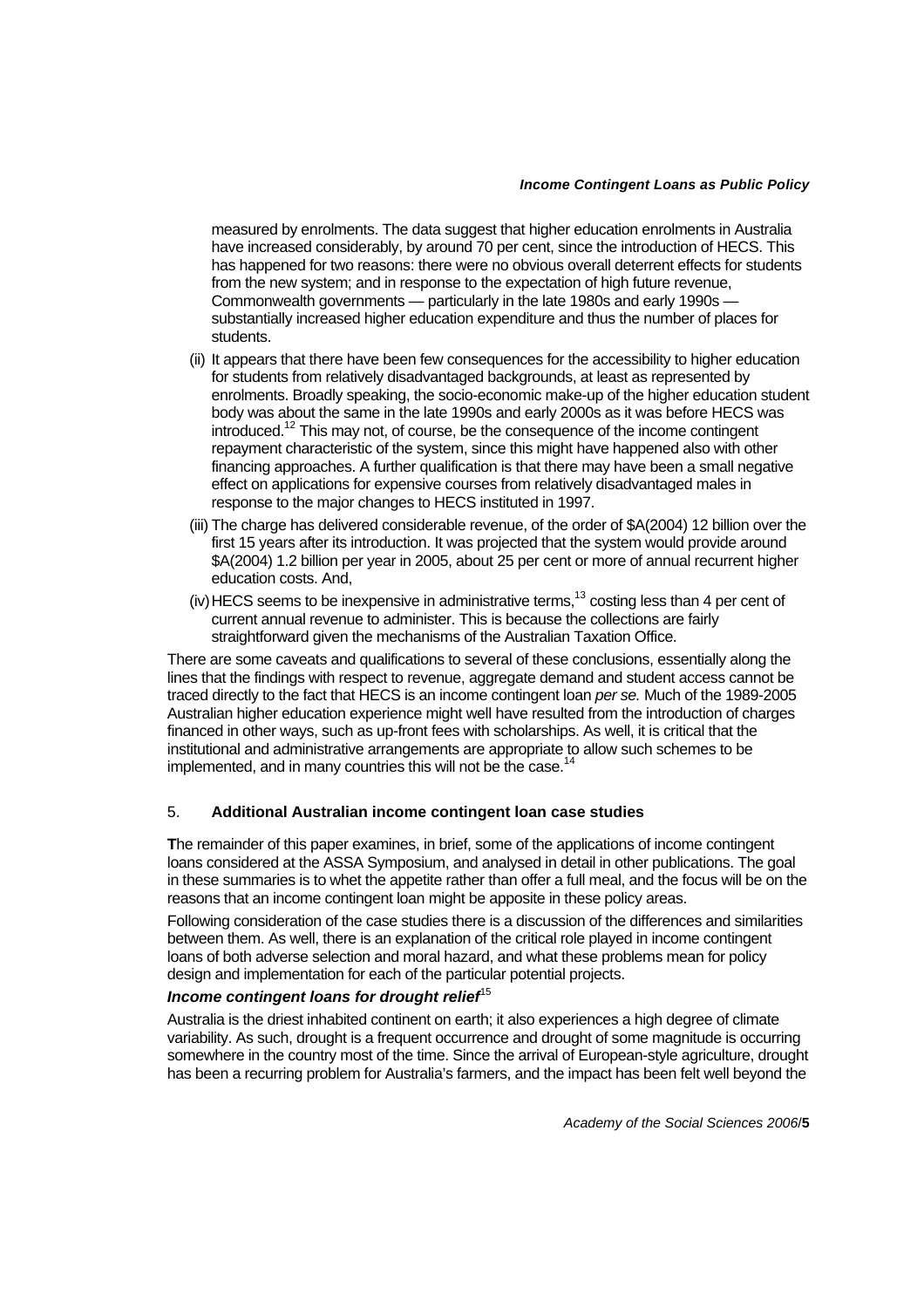farm sector. Although agriculture's contribution to the Australian economy has reduced from 18 per cent of GDP in 1952–53 to around 2.7 per cent in 2006,<sup>16</sup> drought still has a significant impact on the overall economy. In October 2002, the Australian Bureau of Agricultural and Resource Economics (ABARE) estimated that drought would reduce economic growth in 2002–03 by 0.7 per cent, implying lost output of about \$5.4 billion.<sup>1</sup>

Australia has in place a National Drought Policy which provides government support to farm businesses as well as a welfare payment to farm families. The farm business support is in the form of a grant for interest rate subsidies on commercial loans, raising questions of equity and effectiveness. An alternative policy instrument for the delivery of support to drought-affected farm businesses is possible.

A consideration of the history of Australian drought support policy and the arguments typically offered as justifications for government subsidisation of farmers experiencing drought should be seen in the light of the cost of drought relief and the essential problems associated with conventional approaches to the issue. These include: the regressivity of using grants financed by all taxpayers, many of whom would be less advantaged over their lifetimes than the owners of farm businesses; the lack of a clear case for subsidising farmers in difficulties; and the subjective, *ad hoc* and often highly political contexts in which the circumstances leading to drought support grants have been defined.

Instead of grants-based drought relief there could be government-financed loans with the feature that repayments would be required only if and when farm revenues have recovered; that is, an income contingent loan. As with the other possible applications of income contingent loans considered in this paper, the advantages compared with the conventional financing mechanism of a bank loan include the provision of both default insurance and revenue smoothing for the borrower, in this case the farm business. A drought income contingent loan, as at least part replacement for government grants, is highly likely to be more equitable than a grants system financed entirely by taxpayers.

Botterill and Chapman (2006)<sup>18</sup> report in some detail repayment streams and levels of revenue estimates of such a proposed scheme. It is apparent that even in the case of the income contingent loan requiring repayments at very low proportions of gross farm revenue the returns to the government are manageable in a fiscal context. A major question, not yet completely addressed, concerns the case for having any drought relief subsidies in the first place. While a revenue contingent loan scheme for farmers could be designed to be subsidy-free, it remains unclear why farm businesses specifically should qualify for such assistance.

## Low level criminal fine repayments<sup>19</sup>

The suggestion that income contingent loans could apply to this area is motivated by the facts that current collection processes for low level criminal activity are very inefficient and expensive for the public purse, a very large proportion of fines remain uncollected, and with the current fine collection arrangements there can be very high social costs. The latter might even involve the imprisonment of perpetrators of low level criminal activity who do not meet their fine repayment obligations.

A different approach could offer a fairer and cheaper way of collecting fines. A proposed Fine Enforcement Collection Scheme (FECS) would use the tax and/or social security systems to collect fines for low level criminal activity that were not recovered within a grace period (of, say, a month), with most of these being of the order of \$500 to \$1000. The payments would depend on the person's future income, and would thus be paid back at a rate that would fluctuate with the offender's capacity to pay. There would need to be relatively low income thresholds for repayment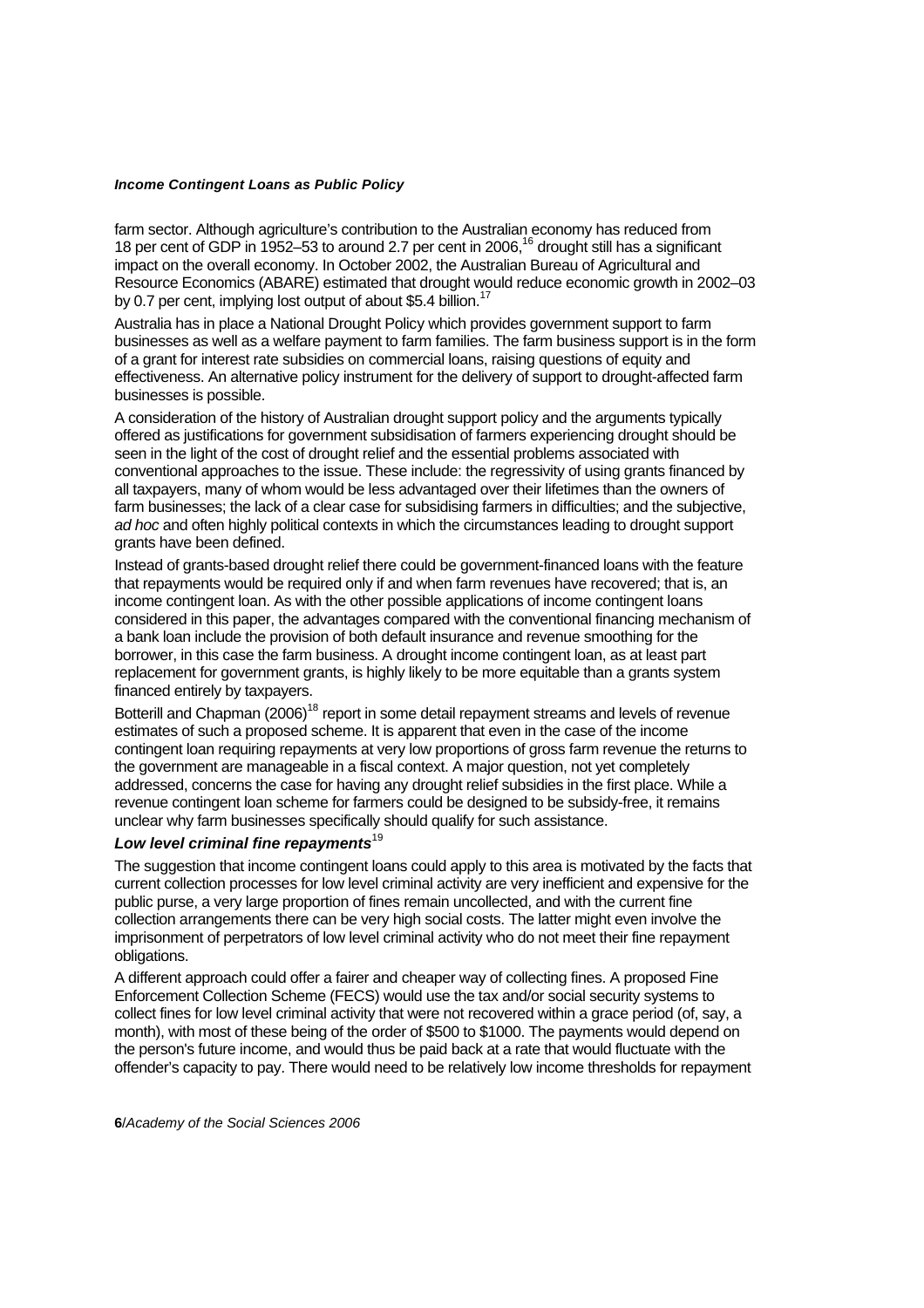to make the scheme viable, perhaps using the rules for the collection of non-custodial child support payments. The estimated revenue streams associated with this framework are illustrated in Chapman *et al.*<sup>20</sup>

Low level criminal fines involve a large number of small debts, owed by people who are relatively poor, and on whom the wider society wishes to inflict a measured degree of suffering. The public policy issues are therefore rather different from those posed by student debts paid out of relatively high incomes or drought-relief debt paid out of the revenue from bumper crops. Those latter debts are essentially lifecycle or seasonal transfers designed to give borrowers access to their own money at a time when it is most useful to them.

The FECS can be seen as balancing risks for the individual and the community. For the individual it almost eliminates the risk of a fine turning into something more costly such as the seizure of a car or even imprisonment. As well, it reduces offenders' chances of avoiding paying some or all of the debt. For the community it ensures that the loss of revenue through non-payment of fines is minimised, and the unnecessary costs associated with penalty escalation are avoided. For magistrates FECS would produce a greater certainty that fines imposed would be collected, and this would enhance the credibility of the sanction. Thus Chapman *et al.* (2004) argue that the FECS approach offers the possibility of improving the administration of justice by re-positioning the government's role as a risk manager.

The analysis $^{21}$  so far places relatively little emphasis on the potentially critical issue of State versus Commonwealth government jurisdiction. While the courts concerned are State and Territory based, the collection of an income contingent debt would necessarily involve the Commonwealth government through the Tax Office. How this might work in practice has not yet been comprehensively addressed.

### *Penalties for insider trading and collusion*<sup>22</sup>

Collusion and insider trading impose a wide range of costs on both society and the economy. Both forms of criminal conduct deliver an inequitable distribution of gains and impose a range of negative externalities such as reduced economic efficiency, lowered faith in the structure of markets, and financial costs to governments.

For regulators a major problem associated with collusion and insider trading is the lack of information available to investigators. Without evidence from participants the tasks of detecting criminal activity and achieving successful prosecutions are made particularly difficult. It is hard to determine accurately the extent of collusion and insider trading, but some estimates are available. In recent years, reductions in trade barriers and increased globalisation have probably resulted in In recent years, require is in trade partiers and increased subdividendent commerce affected by<br>increased collusive activity,<sup>23</sup> with the OECD estimating that the value of commerce affected by collusive conduct in 16 large cartel cases that had been examined was greater than \$55 billion.

Recent examples of collusion include:

- Hoffman La-Roche was fined 462 million Euros for participation in an international vitamin cartel in 2001.
- Lafarge was fined 250 million Euros for participating in a cartel in the plasterboard industry in 2002.
- TNT, Mayne Nickless and Ansett Freight Express were fined more than \$A11 million for cartel behaviour in the Australian freight industry.

While there have been relatively few prosecutions for insider trading in Australia, some researchers have suggested that between five and ten per cent of all trades involve insider information.<sup>25</sup> Related to this is that a study of Australian executives found that 52 per cent of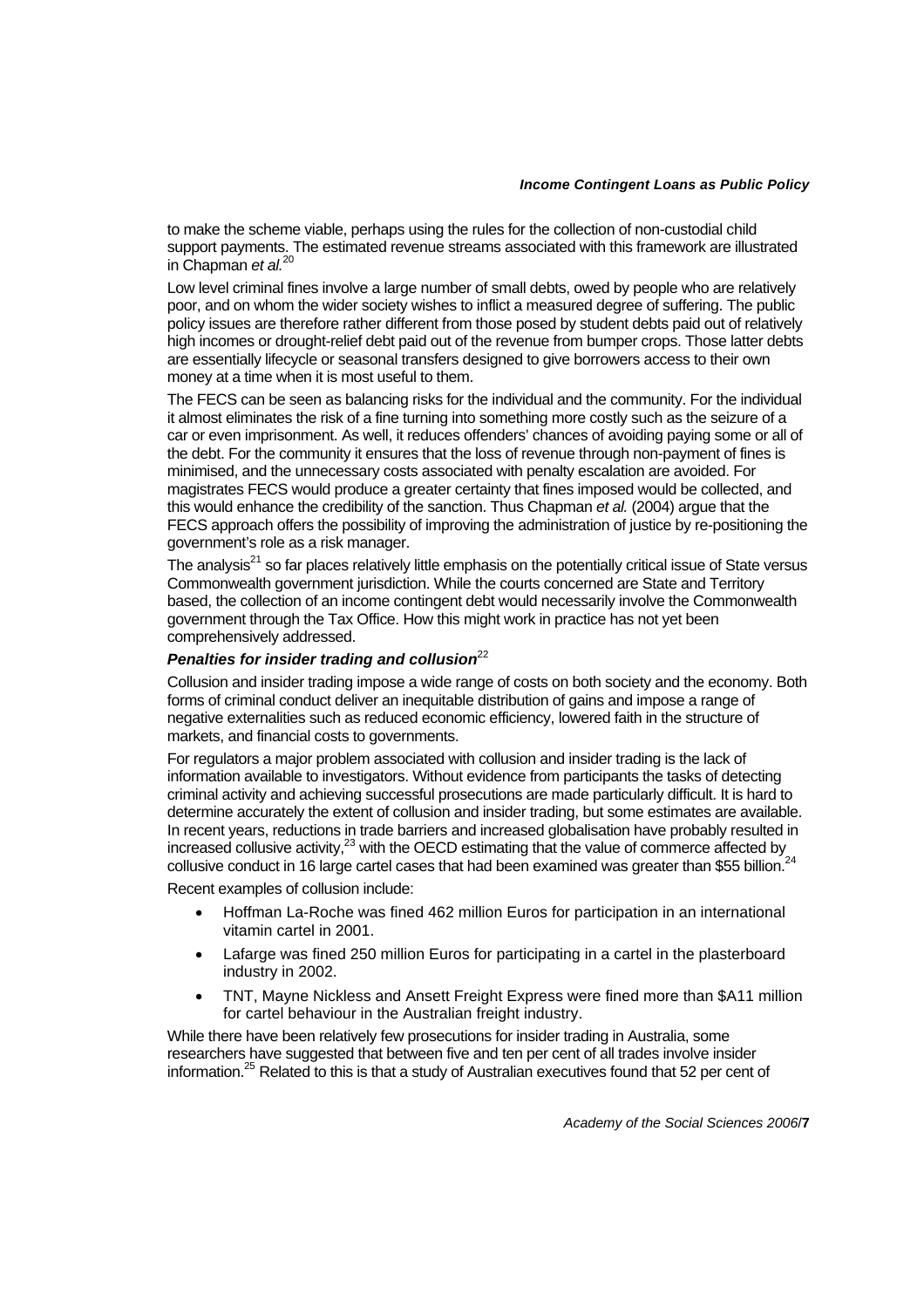respondents would be willing to buy shares in the knowledge that their own company was about to make a favourable announcement.<sup>26</sup> It would therefore appear that the detection and prosecution of insider trading lags well behind its prevalence.

Chapman and Denniss (2005) suggest that financial incentives could be offered to individuals or firms participating in illegal activity in return for the provision of evidence against other participants. In order to ensure that large incentives can be offered, and large fines levied, it is also suggested that a revenue contingent repayment mechanism be utilised to extract both incentive payments and fines from firms (on the basis of future profits) and individuals (on the basis of future income) convicted of these offences. The use of a revenue related penalty payment increases the certainty of collecting reparations while reducing the 'incentive' (or necessity) for recourse to bankruptcy.<sup>2</sup>

## *Indigenous land development*<sup>28</sup>

Indigenous landowners control significant assets — over one million square kilometres of land often with substantial resource rights and income earning potential. The levels of inactivity and missed opportunity on Indigenous land are of such magnitude as to represent a major risk both for Indigenous landowning communities, in terms of their future economic and social wellbeing, and for the national interest in terms of ecological vulnerability and the social and political costs of Indigenous disadvantage.

The role of government as risk manager in such circumstances and the principles that must underpin any intervention program targeted to the commercial development of Indigenous land care have been outlined in Altman and Dillon (2005).<sup>29</sup> Using the framework for profit-related loans recently developed.<sup>30</sup> and elements of an existing venture capital support program, they suggest the Innovation Investment Fund Program, a new investment scheme to assist development and natural resource management in the growing Indigenous estate.

The proposed scheme can be conceptualised as a profit-contingent loan arrangement and as a form of capped public investment. The proposal addresses key elements of the market failure (considered further below) that exists in relation to financing development on Indigenous land, provides incentives for greater private sector investment, and ensures that commercial and social risks are shared equitably between government, private sector investors and Indigenous-owned corporations, to avoid problems of adverse selection or moral hazard.

An example of how the scheme might work is as follows: members of an Indigenous community would prepare plans for a project, which would be vetted by business and other leaders of the community. Suitable projects would be recommended as qualifying for financial assistance in the form of a loan provided by the government. The provision of the government loan could be made contingent on assistance also being provided from the commercial banking sector, with such assistance being much more likely if there is a high possibility of additional government funding in the form of an income contingent loan.

Once the project is underway the government loan assistance could be used in part for the project as well as to begin the commercial loan repayments. It would also act as a buffer to the risks and difficulties typically encountered in the initial stages of investment projects.

In the Altman and Dillon proposal the government loan would start to be repaid when and only if the project was in a moderately healthy state, with repayments being contingent on profits, for example. The receipts could then be used to finance other Indigenous community projects. There are important benefits of the scheme in the form of risk management. As argued previously, income contingent loans in this and other contexts provide both default-protection and income (in this case, profit) smoothing, and have the critical potential to remedy a market failure associated with private financing of Indigenous projects.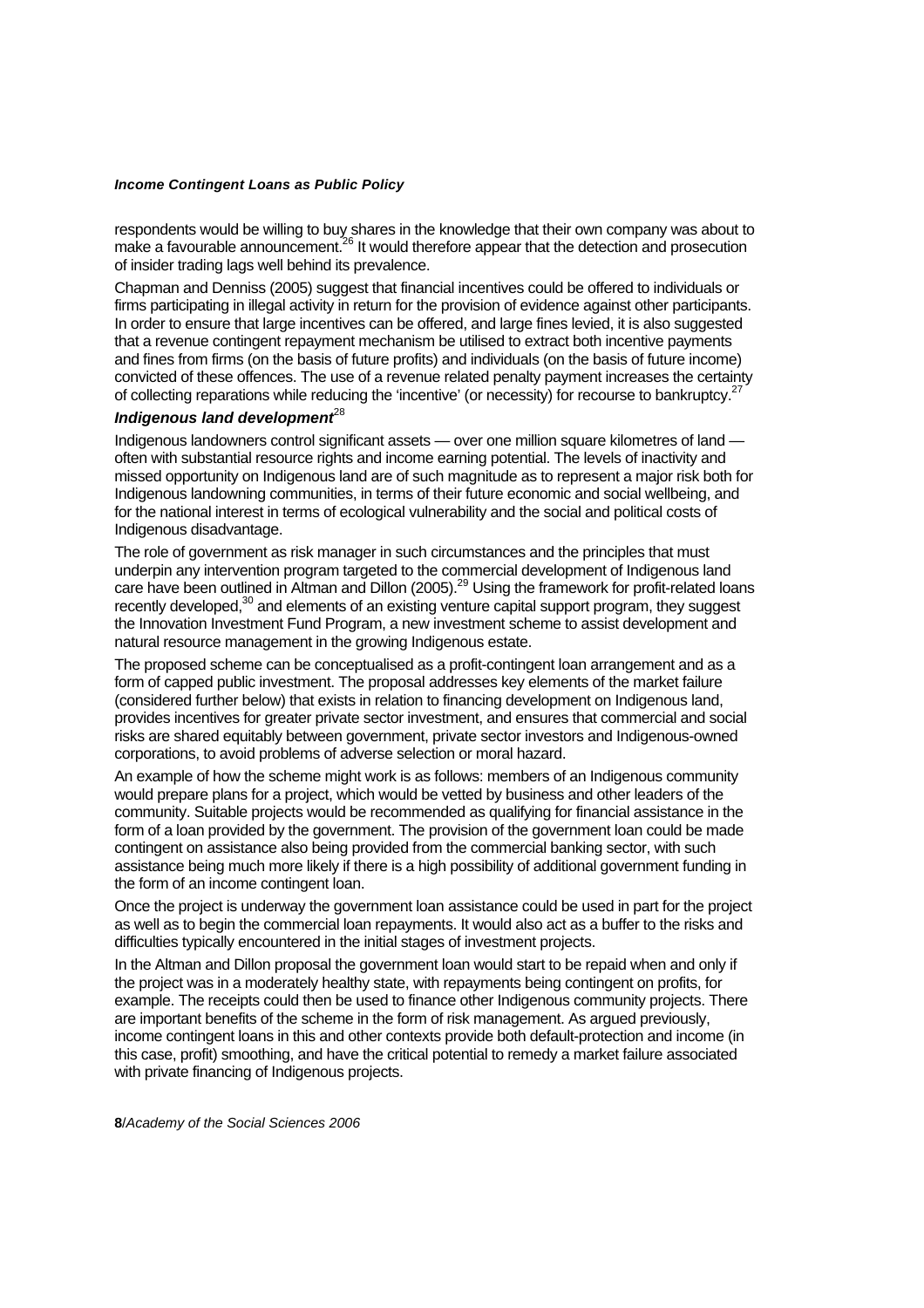Altman and Dillon recognise that market failure in this area of activity takes the following form. Due to group ownership and inalienable tenure, Indigenous land cannot be used as collateral for a bank loan. As is the case with respect to the financing of human capital, banks will thus be highly reluctant to lend to Indigenous interests. Government intervention is therefore required.

#### *Housing credits for low income earners*

A paper by Gans and King  $(2006)^{31}$  promoting the use of housing credits to repaid on the basis of individuals' future incomes starts with the presumption that home ownership is a major goal for many Australian households. For households that have low, irregular incomes, however, home ownership and even adequate rental accommodation may be unachievable. The housing problems facing low income households might be helped though a system of income contingent loans. This system could provide a type of insurance for housing, a 'housing lifeline'.

Australia has one of the world's highest levels of home ownership. In 1999–2000, there were around 7.2 million households in Australia. Approximately 70 per cent of these houses were owner-occupied, and 26 per cent of occupiers rented accommodation. While current home ownership rates are approximately 69 per cent in the United Kingdom and 67 per cent in the United States, they are only approximately 41 per cent and 51 per cent for Germany and the Netherlands respectively.<sup>32</sup> Further, by international standards, a large proportion of Australian home owners — almost 90 per cent — live in stand-alone or separate houses. In this sense, the quality of home that is owned by most Australian households is high compared to countries where apartment living is the norm.

However, many low income households in Australia traditionally have been excluded from home ownership and rely on the rental market for their housing needs. Further, these low income households are more likely to be dependent on government housing. To give an example, if we consider households comprising an adult couple with children, approximately 79 per cent own their own house and only 20 per cent are renting. Conversely, for one-parent households, only 49 per cent are home owners, 30 per cent rent from private landlords while 17 per cent rent from State or Territory Housing Authorities.<sup>33</sup> Of all renters, approximately one quarter rely on housing provided by a government authority.

For both owners with a mortgage and renters, housing costs Australia-wide come to approximately 20 per cent of gross income. But housing costs as a percentage of income vary significantly between geographic locations and between households. In particular, low income households may find adequate housing unaffordable, particularly in high-cost areas of Australia such as Sydney and Melbourne.

Housing affordability for low income households may be exacerbated, or assisted, by the interaction between different markets for housing and between housing and associated markets. As noted by Rothenberg *et al.*<sup>34</sup> '[h]ousing is not ... a single commodity but a complex of variously related commodities; the urban housing market is not one perfect market but a set of interrelated submarkets'. Housing differs substantially in terms of quality between inner city apartments, affluent separate dwellings and outer urban public housing. For many households, housing is also a major investment asset. Indeed a house is the single largest asset most households will ever purchase.

Housing markets are inextricably linked. As new high quality dwellings are built and purchased by the most affluent households, lower quality housing becomes more affordable for purchase by lower income households through a type of 'trickle down' process referred to as 'filtering'. The rental market and the market for home ownership are similarly connected through factors of supply and demand. For example, the construction and purchase of inner city apartments in Sydney,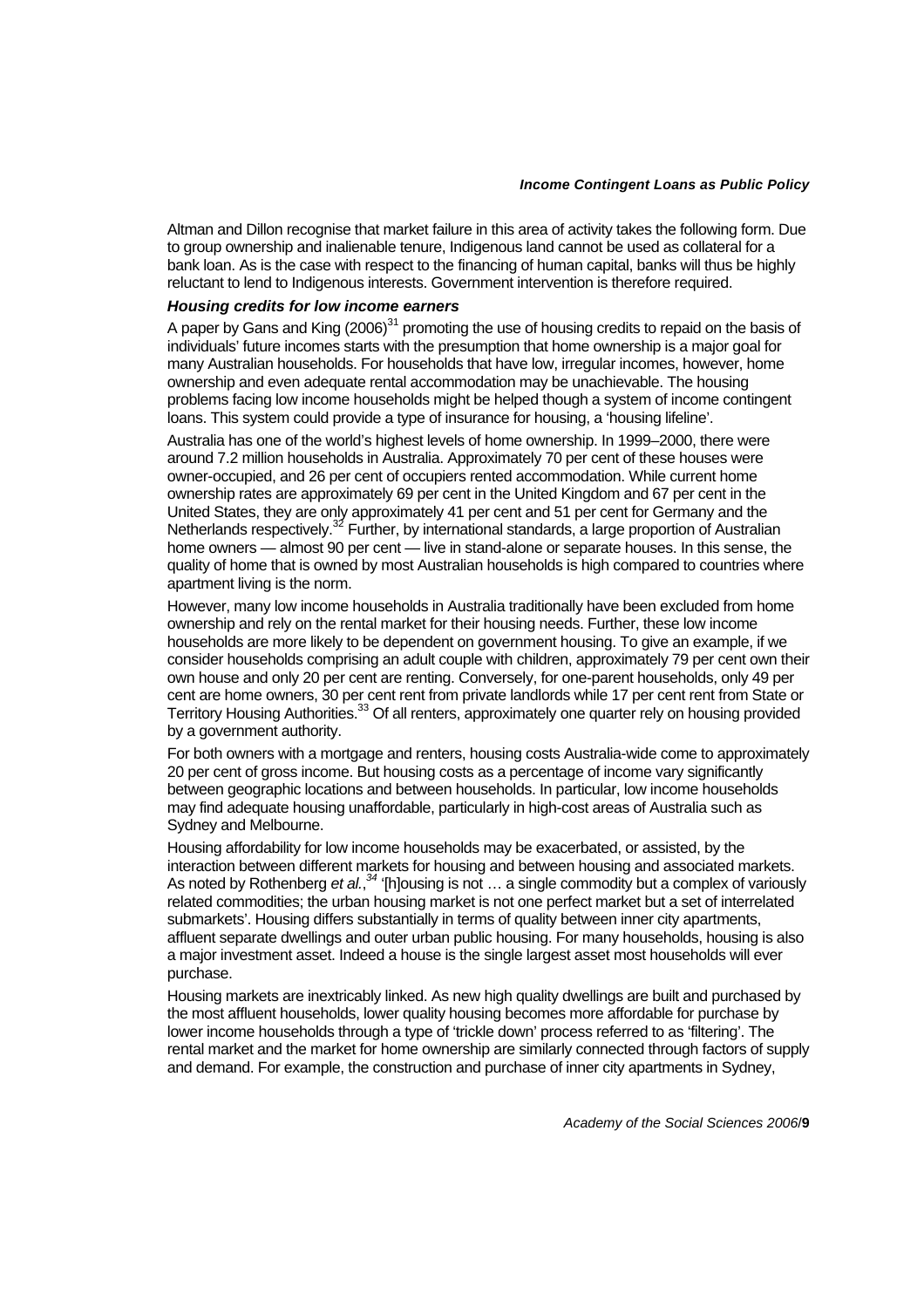Melbourne and Brisbane for investment purposes has driven the rental returns on these apartments down to approximately 3 per cent (in 2003).<sup>35</sup>

Housing markets are also tied to financial markets. Most households require borrowed funds to buy a house and the lack of availability of mortgage funds can limit the housing options for low income households. In order to design government policies to appropriately assist low income households with their housing needs, it is important to understand both the drivers of housing affordability and the linkages between housing markets and related markets. Government policies towards low income housing have often been geared towards households with a long term income problem. In other words, governments and welfare groups have concentrated on households that face long term affordability problems for housing. An obvious solution for households facing a long term problem of housing affordability is for the government to either provide on-going rent assistance for these households, or to directly provide housing.

While some low income households are well served by these policies, they fail to address the needs of households who face a short-term income crisis. These households could be better served through a system of income contingent loans, similar in motivation and justification as the other income contingent loans examined.

This 'housing lifeline' would not simply provide *ex post* protection for low income households but would also increase *ex ante* accessibility to housing and related financial markets for low income households. A system of income contingent loans for housing reduces risk for both buyers and providers of housing services, both from bankruptcy and with respect to the potential repayment difficulties that are associated with other forms of financial assistance.

The proposal emphasises the gains of default-protection and consumption smoothing to those assisted, as is the case with other income contingency loans. However, at this stage more work is needed in the area of program design, to make sure that there is appropriate vetting of assistance and with respect to the parameters and income units to be used.

## Applying income related loans to R & D financing<sup>36</sup>

Innovation is the engine of growth in the modern knowledge economy, yet market processes in relation to innovation have some severe limitations. The existence of externalities is widely understood and recognised as leading to sub-optimal investment in innovation. Some benefits can be privately obtained from research and development for the innovator, including important 'first mover' advantages, but the inability to appropriate all the benefits arguably limits the incentive to innovate. Governments understand this and respond typically with an array of support programs for basic research and commercialisation, as well as through the provision of intellectual property protection.

A second problem irrespective of externalities is to be found in funding. For instance asymmetric information and moral hazard (see the discussion in section 6 below) are hard to eliminate as problems, and this reduces the ability of businesses to fund or insure their innovation activities. But equally important is that funding may also be restricted in knowledge markets for ideas because the intangibility of the innovation might well mean that asset backing for loan purposes is unavailable. This suggests potential borrowing problems for those without other realisable tangible assets that can be used as loan security.

It is also the case that financial institutions may not be prepared to lend to start-ups or small businesses that need to expand because the proposal needs further development (for example, a business plan, a new corporate structure, additional management or other skills). For these and other reasons, not only will the overall supply of innovation be reduced below desirable levels, but the process might well be skewed against small businesses, a reason being that one of the few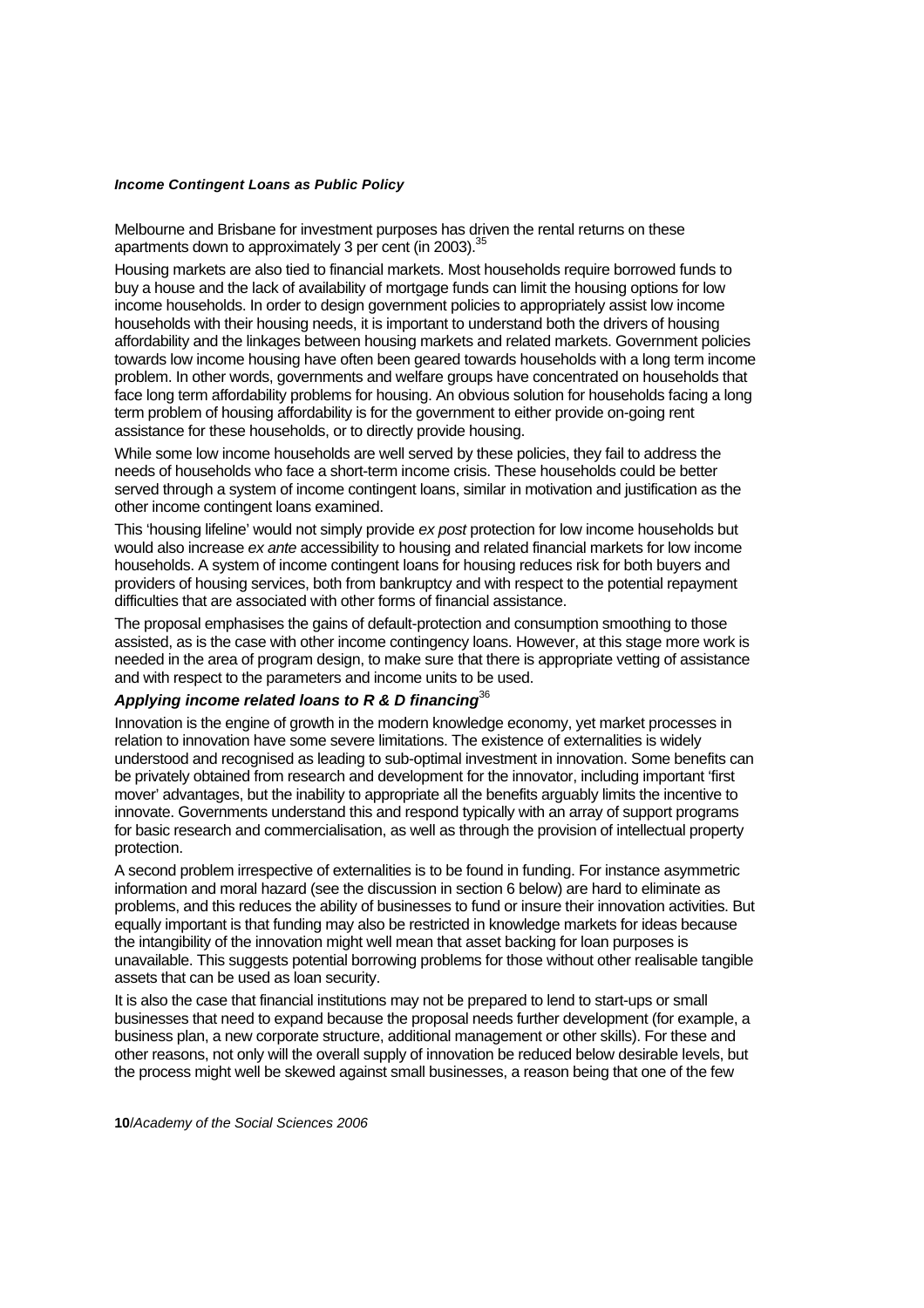realisable assets commonly available to small business innovators is the family home, suggesting the possibility of its sale when ventures fail. Indeed linked to this may even be 'merit good' issues. Governments can respond to this by doing two things: seeking to improve the pre-finance capabilities of firms; and, assisting with finance to better foster allocative efficiency, including provision of the external benefits otherwise lost to the economy.

However, along with recognising this role for government, there is the need for commercial funding involvement as well. $37$  Therefore Dadd and Withers propose a Fund that: $38$ 

- would require firms to have had, or to undergo, business training and to accept assistance in developing proposals to a finance–ready stage as a condition of entry into assessing and approving financing arrangements; and
- would provide part of the finance through a revenue (or profit) contingent loan to be repaid through taxation on future positive net earnings, to complement a further proportion of the finance that would be provided on normal commercial terms.

The scheme has the following advantages:

- it could act to improve the functioning of loan markets where innovation activities are below what a government might consider to be optimal;
- because some part of taxpayers' subsidies would be recovered when the enterprise is succeeding commercially, there is an important 'mutual responsibility' dimension;
- not only is it fair that average taxpayers don't eventually foot the bill for all subsidies to successful enterprises, the fact that there are returns to the public sector should also be seen to be desirable because of the associated potential to reduce national budgetary pressures;
- the repayments thus allow the financing of more innovation projects than could be forthcoming if the scheme was solely grant financed (or through lower taxes, or higher provision of alternative government services); and
- such a scheme essentially provides a form of revenue (or profit) smoothing, and thus diminishes financial pressures on small innovative enterprises at the time when this is most needed.

Again, and for reasons considered in the following section, the proposal requires further thought with respect to the vetting of applicants, an issue addressed in the context of adverse selection. There are special issues in this area as well, including the difficulty of monitoring adequately the implementation of R & D processes.

#### 6. **Similarities and differences between the income contingent loan case studies**

#### *Introduction*

**T**he case studies outlined briefly above suggest that there is potential for the application of income contingent loans to a range of diverse activities. While the impetus behind policy actions of these types is apparently quite different, there are a number of common motivational factors for reforms of these types. In all applications there are also shared policy challenges.

#### *Income contingent loan policy motivation: disparate and common characteristics*

At first blush it might seem difficult to find obvious points of similarity concerning the justification for the application of income contingent loans to areas as diverse as drought relief, low level criminal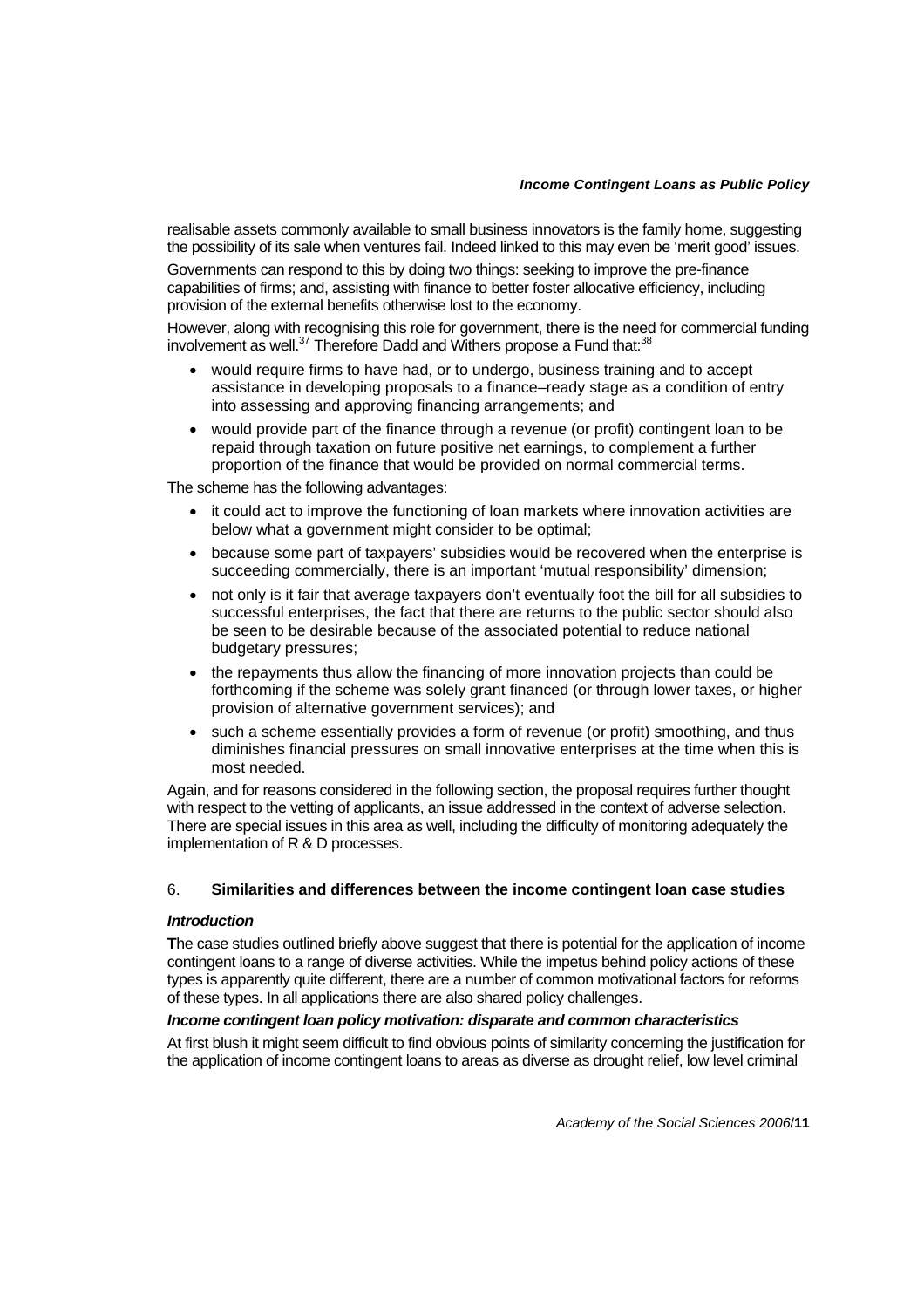activity, white collar crime, Indigenous investment financing, housing credits for low earners and R & D financing. Further, it would seem to stretch the imagination even more to draw strong connecting threads between these disparate policy applications and the essential case made earlier for the adoption of income contingent loans for higher education financing. But there are some useful points of similarity and comparison.

One of the justifications for replacing grants for drought relief with a top-up revenue-contingent loan is the apparent regressivity of financing drought relief only from general tax revenue. As noted above it must also be emphasised that, for a given size of a budget, every dollar spent in this way is, after all, a dollar that cannot be spent in other areas, such as for schools, hospitals and the reduction of poverty.

This rationale for the part-replacement of grants with loans for drought relief is remarkably similar to the case typically offered for the introduction of charges for higher education. That is, without a contribution from students higher education is almost entirely underwritten from the taxes of all citizens, with the majority of those taxed being far less advantaged over their lifetimes than are typical graduates. As pointed out elsewhere,<sup>39</sup> a higher education system financed by the taxes of typical graduates. As pointed out elsewhere,<sup>39</sup> a higher education system financed by the taxes of all is almost certainly a regressive use of budget resources. This is also clearly the case with respect to grants-based drought relief: the farmers so assisted are likely to be more advantaged over their lifetimes than the majority of taxpayers providing the finances.

On the other hand, the motivation for the case studies concerning the collection of criminal reparations on an income contingent basis is quite different from the tax equity rationale for both drought relief and HECS. Obviously current court approaches to low level criminal activity do not involve directly the use of taxpayer resources. Instead, the rationale for the adoption of income contingent loans for the payment of fines is related to the administrative efficiencies, and the fairness, of collecting reparations through the tax system, depending on an offender's income. Fines for low-level crimes are extremely expensive to collect in terms of court resources, and the likely costs to offenders who through default face the possibility of imprisonment, as well as those to the taxpayers for that imprisonment, are highly significant as well.

Indigenous community project financing is promoted as another possible income contingent loans intervention. Essentially such government intervention can be designed to encourage commercial capital market involvement in investments for Indigenous communities, providing social as well as private benefits. Moreover, there might also seem to be significant issues of market failure in this area. The market failure is remarkably similar to that operating in the area of higher education financing: there is no collateral available to a commercial bank in the event of default from the Indigenous land development project, because of group ownership of the land and inalienable tenure rights.

In the Altman and Dillon plan there is potential to address market failure and to also provide incentives for greater private investment. The sharing of commercial and social risk between government, private investors and Indigenous-owned corporations should assist to avoid problems of moral hazard and adverse selection. However, the motivation is different from HECS: the proposal is oriented to a group or community venture rather than to individuals, and the scale and the mix of private and social costs and benefits are also apparently quite different.

Government intervention of these kinds has the capacity to assist some of the least advantaged citizens in periods of particular adversity, and as well, to provide support in situations in which the private capital market would be unlikely to assist. Again, the possibility of a market failure might exist, but should be considered in the context of the capacity or otherwise of the private commercial sector to offer insurance against an inability to cover housing costs.

**12**/*Academy of the Social Sciences 2006*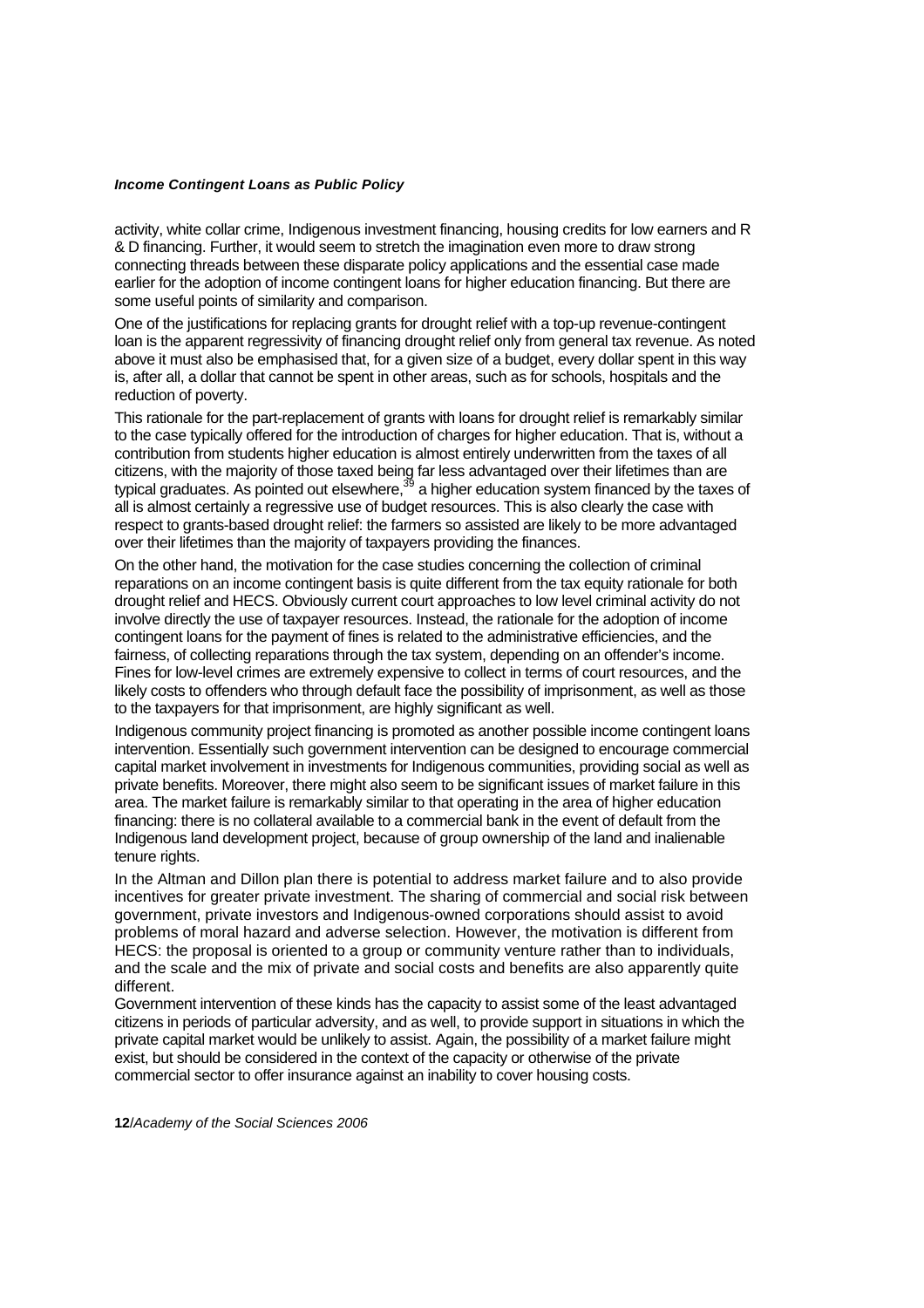Income contingent loans for housing are designed to provide quick and committed lines of credit so that households have liquidity during temporary shocks to income (from, for example, unemployment or poor health). The goal is to mitigate the housing-related risks from income shocks as well as to prevent those shocks from translating into conditions that would cause dislocation and transition to long-term poverty. In this respect they differ from income contingent loans for higher education in that the uncertainty is relatively short-term.

There are familiar justifications for the use of income contingent loan instruments for R & D funding as well. It is recognised that grants for innovation financing have the strong possibility of being regressive in their distributional impacts, as seems to be the case with respect to current approaches to drought relief.

The motivation for suggesting income contingent loan mechanisms for support of innovation arises from difficulties for small businesses securing and servicing finance for innovation. This comes from having inadequate asset security for debt in what are often very risky, uncertain and long-term investments in new processes and products. The average rate of private return is high, but this is accompanied by much unrealised innovative potential for the community along the way (because of commercial failure independent of innovative merit) and also much personal hardship for businesses (and their families) where that potential is not realised.

Governments have chosen to respond through support of basic research or the provision of grants and concessions, neither of which typically reaches most small innovators. The motivation has a common structure to other income contingent loan applications, but in this case the emphasis is usually more on efficiency than equity (though the latter has a role), the social returns from externalities are better documented than for education (and are very high), the deficiencies of the capital markets are more complex than for human capital (in the presence of private equity and venture capital options), and taxation administration of business income rather than personal income raises different tax policy issues.

#### *Capital market incapacities and the insurance aspects of income contingent loans*

It seems to be the case that there is no single shared reason for the provision of income contingent loans across this range of proposals. But there are nevertheless several important factors shared as a rationale for policy intervention in all: the lack of an efficient capital market response in the absence of government intervention; and the delivery of social benefits with an intervention of income contingent loan forms of assistance. Both are now considered.

An important theme in all the proposed policy areas is that, if left alone, there would not be a private capital market response to the demand for finances that would deliver efficient levels of activity. To understand why capital markets are unlikely to be associated with the right level of assistance for higher education financing and with respect to the other case studies, two issues matter. The first is that, for all the activities analysed, expected future outcomes are characterised by considerable uncertainty. The second is that these uncertainties are associated with substantial risks for either a prospective lender or a prospective borrower. The nature of these risks and the associated benefits of an income contingent loan approach are now explained for each of the cases.

The financing issue for a commercial bank is that the expected variance of students' future incomes streams is such as to imply a real possibility of default. While this is true for most bank lending, a particular problem for the bank is that in the event of default on a student loan — and unlike the case for lending for the purchase of a house, for example — there is no saleable collateral. This is why all commercial bank loan schemes which finance student loans (for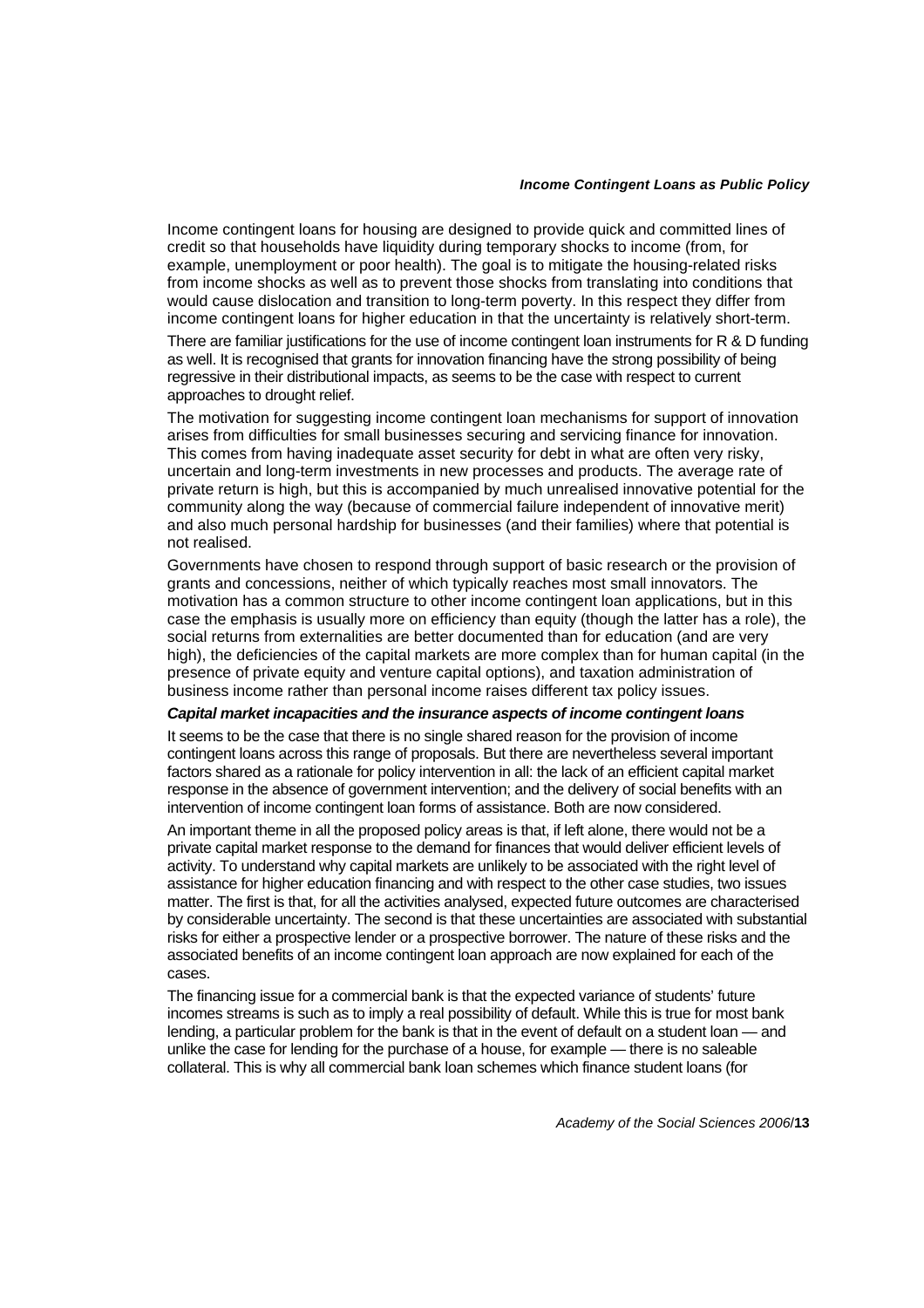example, those in Canada and the US) come with a government guarantee to pay the bank the remainder of a defaulting student's debt.

As explained in detail in Chapman (2006), $40$  for a student borrower there is also risk, taking two forms. The first is that of default, which is likely to be associated with damage to the borrower's credit reputation and thus access to and/or the cost of future borrowing, such as for the purchase of a house. The second risk from having a debt to be paid according to time alone is the possibility of adverse future financial circumstance, which would then be associated with repayment hardships.

An income contingent loan for higher education financing solves these problems of risk for the student borrower. Income contingent loans provide both default insurance and consumption smoothing, simply because debt obligations are determined by capacity to repay.

For drought relief there are similar risks to those involved in higher education financing, and these exist for both prospective lenders and borrowers when non-income contingent loans are involved. For the bank the future value of the property is uncertain, meaning that in the event of default there is the prospect of the lender being unable to recoup the full value of the outlay. And for the borrower, the farmer, there are in many cases very high costs of default and the loss of the property to the bank. Specifically, the psychological costs to a farmer of the loss of a property which has been in the family for many generations might well be far greater than any losses faced by prospective lenders. For a farm borrower an income contingent loan takes away this risk.

With respect to criminal fines, it would be absurd to suggest that offenders could access loans from commercial banks to cover their fine payment obligations. The risks to the bank of default would seem to be much greater than is the case for higher education financing, and the lack of saleable collateral in the event of default is very obvious. The default-protection and consumption smoothing characteristics of an income contingent loan collection are again the beneficial aspects of this form of intervention. As well, these characteristics of income contingent loans increase substantially the prospects of the collection of a much higher proportion of the debt.

With respect to investments in Indigenous community projects it is arguable that income contingent loans have several advantages over leaving the financing to the market. A critical issue is that banks might be excessively reluctant to finance Indigenous projects because of perceived repayment risks. As well, projects of these kinds might be characterised by their presumed capacity to deliver externalities, such as those associated with Indigenous autonomy and selfdetermination. For both reasons, without government intervention there will be under-investment in the area from a societal point of view. Because of default-protection and consumption smoothing, income contingent loans increase the likelihood of the firms and projects surviving, and thus maximise the possibility that bank debts associated with the projects are repaid.

Similarly, with the housing credit proposal a commercial loan market will not allow low income borrowers to cover rent or mortgage obligations in times of adversity. The market focuses on the role of asymmetric information as a major problem for a bank, but there are also the same risks of repayment hardship and default for prospective borrowers in a non-income contingent loans context as is the case for students, farmers, criminal offenders and Indigenous community entrepreneurs.

The issue of asymmetric information for bank borrowing with respect to R & D investments is familiar. Even if banks made loans available to those in short term financial difficulties, an income contingent loan approach is a superior instrument for borrowers because of the insurance characteristics.

**14**/*Academy of the Social Sciences 2006*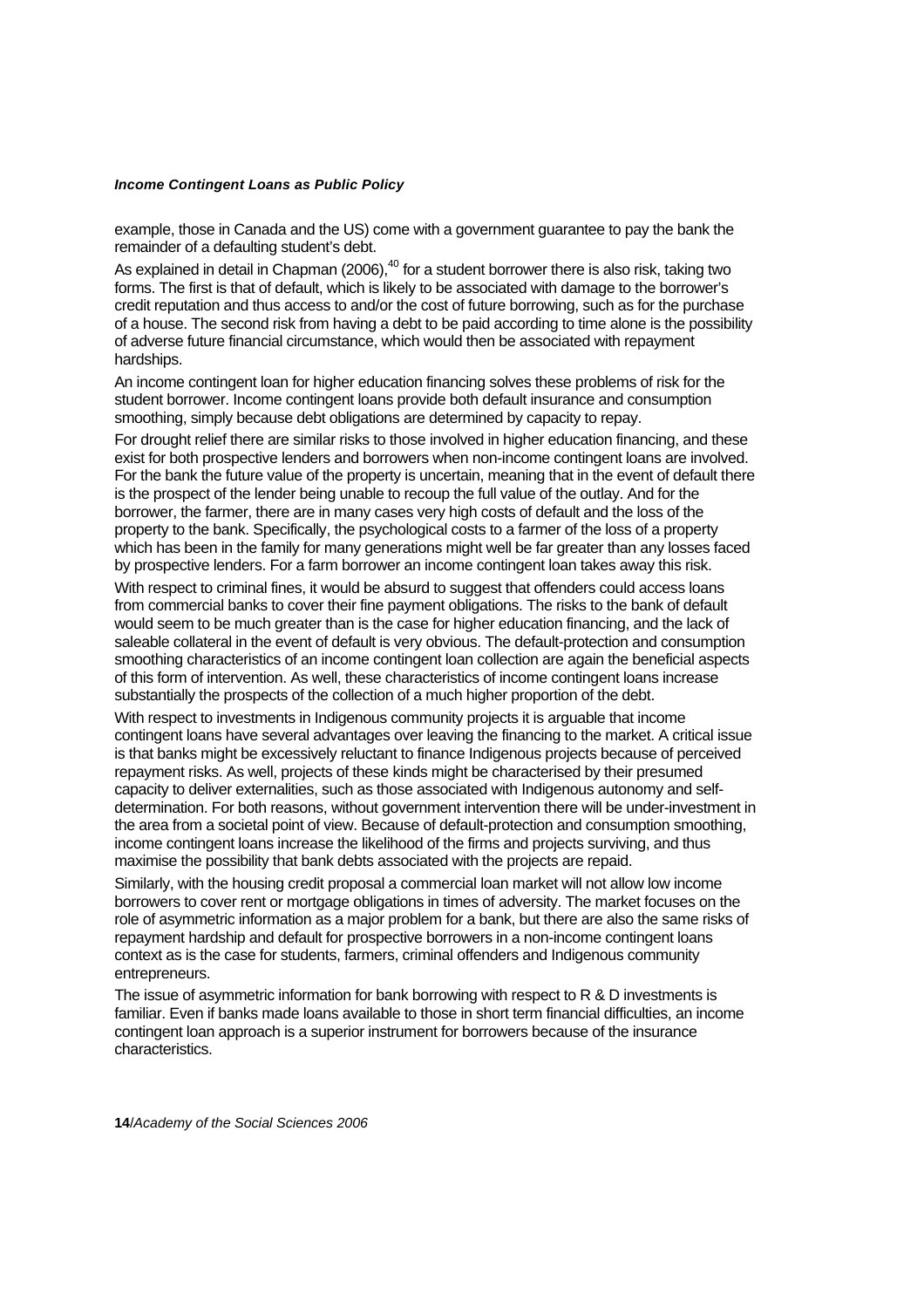#### *Income contingent loan policy design: disparate and common characteristics with respect to adverse selection and moral hazard*

All the case studies, and income contingent loan policies in general, have in common two major design challenges. These arise from what economists label adverse selection and moral hazard. These are now considered with respect to the case studies outlined above.

*Adverse selection* is the term given to the notion that particular forms of economic instruments or policy will attract individuals most likely to benefit from the arrangements, and discourage the participation of those least likely to gain. A classic example is that of medical insurance, in which at any given price the potentially sickest people are more likely to want to be covered, and the potentially healthiest least likely. Consequently, without the use of screening devices (such as age, medical background and being a smoker, for example), the schemes will be dominated by individuals most likely to experience ill health. Over time this can result in higher premiums and the lower participation of the relatively healthy.

The possibility of adverse selection with respect to income contingent loan take-up is very real, the essential reason being that this type of loan provides benefits to those who expect to perform least well financially in the future. If a student's future income is low, or a farm business does not properly recover from drought, repayments are lower for members of these groups.

In some applications consideration of the problem of adverse selection is not necessary. For example, for the use of the tax system to collect criminal fines there is no possibility of selection issues arising since fine payment is compulsory by law. But in other areas the potential for adverse selection to undermine the basis of an income contingent loan is very real.

With respect to the financing of higher education, students with a HECS debt who earn very low lifetime incomes will end up paying off less than their total debt. If the first income threshold of repayment is sufficiently high it is even possible that a minority of students will repay none of the debt at all. Thus a form of adverse selection might be possible with schemes such as HECS if prospective students had choices over whether or not to take the option.

This potential problem is addressed with respect to the Australian, New Zealand and UK income contingent loans for higher education through a simple rule: repayment is not a choice, but is compulsory for all higher education students in these countries. It is arguable that a form of adverse selection might exist in that some students might choose to pursue higher education in countries without income contingent loan arrangements, but the marginal costs associated with studying overseas would seem to be sufficiently high that this is not an issue.

Adverse selection could also be a feature of an income contingent loan applying to drought relief since those farm businesses not expecting to be viable in the future are also the businesses with the most to gain from the arrangement. This is recognised in the models proposed by Botterill and Chapman and is the reason for suggesting that government loan assistance only be made available to farms also taking or extending a commercial bank loan at the same time. The bank can then be used as a vetting agency, since the commercial sector would not be interested in underwriting loans for which expectations of repayment are not high.

Of interest for drought relief policy design is that the potential availability of a top-up income contingent loan would likely encourage bank involvement since additional finances would then be available to help in the repayment of the commercial loan. Governments would need to pay particular attention in this context to the extent of the top-up allowed.

There is also a clear adverse selection issue for prospective businesses interested in income contingent loan financing for the development of Indigenous community projects. Without appropriate vetting procedures, prospective borrowers who expect their project to do poorly will be

*Academy of the Social Sciences 2006*/**15**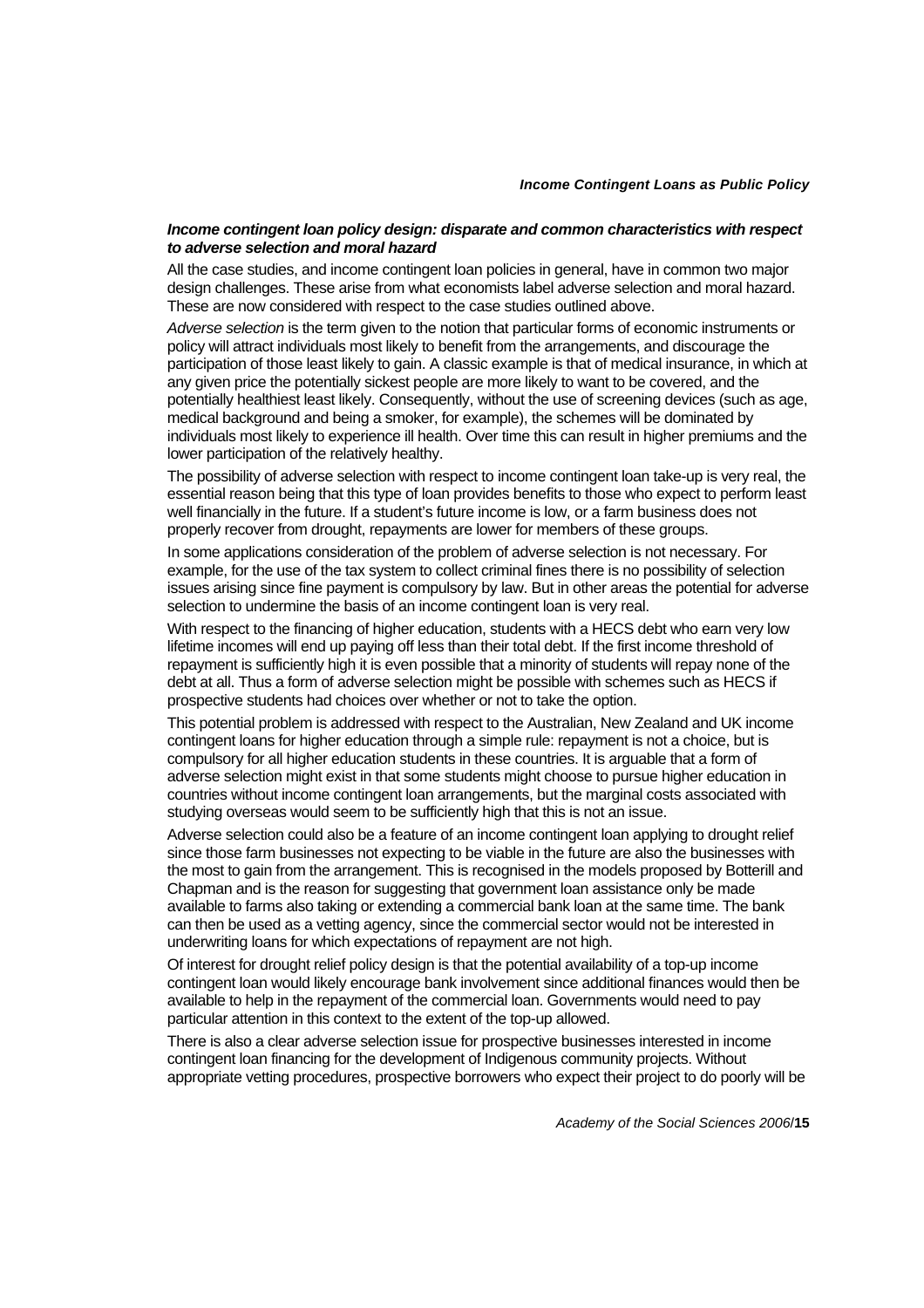relatively encouraged to participate. This form of adverse selection is the reason that Altman and Dillon argue that the financing of the projects should involve vetting decisions by community leaders, as well as financing contributions from each of three parties: the communities themselves; a commercial bank; and the government agency providing the loan. The involvement of the bank is particularly motivated by the possibility of adverse selection, in much the same way that bank involvement in a drought income contingent loan would help ensure that there are minimal prospects for an assisted farm business not being in a position of financial recovery once a drought is finished.

The housing credit line also has a real potential to be undermined by adverse selection. The individuals gaining the most from accessing a housing income contingent loan are those expecting to repay the least in the future, so a government would need to put in place procedures to ensure that only the genuinely needy qualify. This could be done through access to health and employment records, for example.

The second design issue for income contingent loan policies concerns what is known as *moral hazard*. Moral hazard exists when there are incentives for those covered by an economic instrument to behave in unethical ways in order to avoid meeting their responsibilities. In this context, put simply, moral hazard is related to the possibility of assisted individuals or businesses cheating on their repayment obligations. It is an issue for all income contingent loan policy applications.

With respect to HECS, the financial basis for collection is an individual debtor's level of taxable income, and the first threshold for repayment (in 2005) is around \$(A)36,000 per annum. Since after the debt is incurred there is a real rate of interest subsidy, the moral hazard could take the form of debtors reducing measured taxable income below this level to gain financially. If this is achieved through reduced effort, and/or from tax deductions associated with self-employment, there is clearly a cost to the taxpayer. The fact that repayments seem to be about what is expected implies that, empirically, this form of moral hazard has not turned out to be important.<sup>4</sup>

The other form of moral hazard with respect to income contingent loans for higher education financing is that graduates can avoid repayments by leaving the country. While schemes such as HECS and the UK income contingent loan are extremely unlikely to encourage emigration it is still the case that taxpayers pay an implicit price for the time that debtors remain overseas for any reason because there is a real interest rate subsidy. This could be fixed with the use of tax agreements, or, alternatively, HECS debtors could be required by law to repay a minimum amount if they are living overseas for more than, say, six months.

A form of moral hazard for income contingent loan drought debtors relates also to the financial repayment base. That is, the use of a farmer's taxable income would result in little of the loan being collected, since there are so many deductions available for farm businesses. Instead, the use of the farm's gross revenue can overcome the moral hazard involved, since even with very low percentage repayments (such as 2 to 5 per cent of annual gross revenue) being collected, expected time periods of repayment are quite reasonable from the perspective of the (government) lending body.

Moral hazard issues are addressed in part in the FECS system for the collection of criminal fines through the setting of the collection parameters. That is, it is recognised that low level criminal fine repayments would not be collected with the use of the current HECS first income threshold of repayment, simply because at around \$36,000 per annum this is too high to enable a good proportion of the fines to be collected. The reality is that the majority of crimes of this kind are committed by low skilled young males, whose expected levels of taxable income are low. Instead,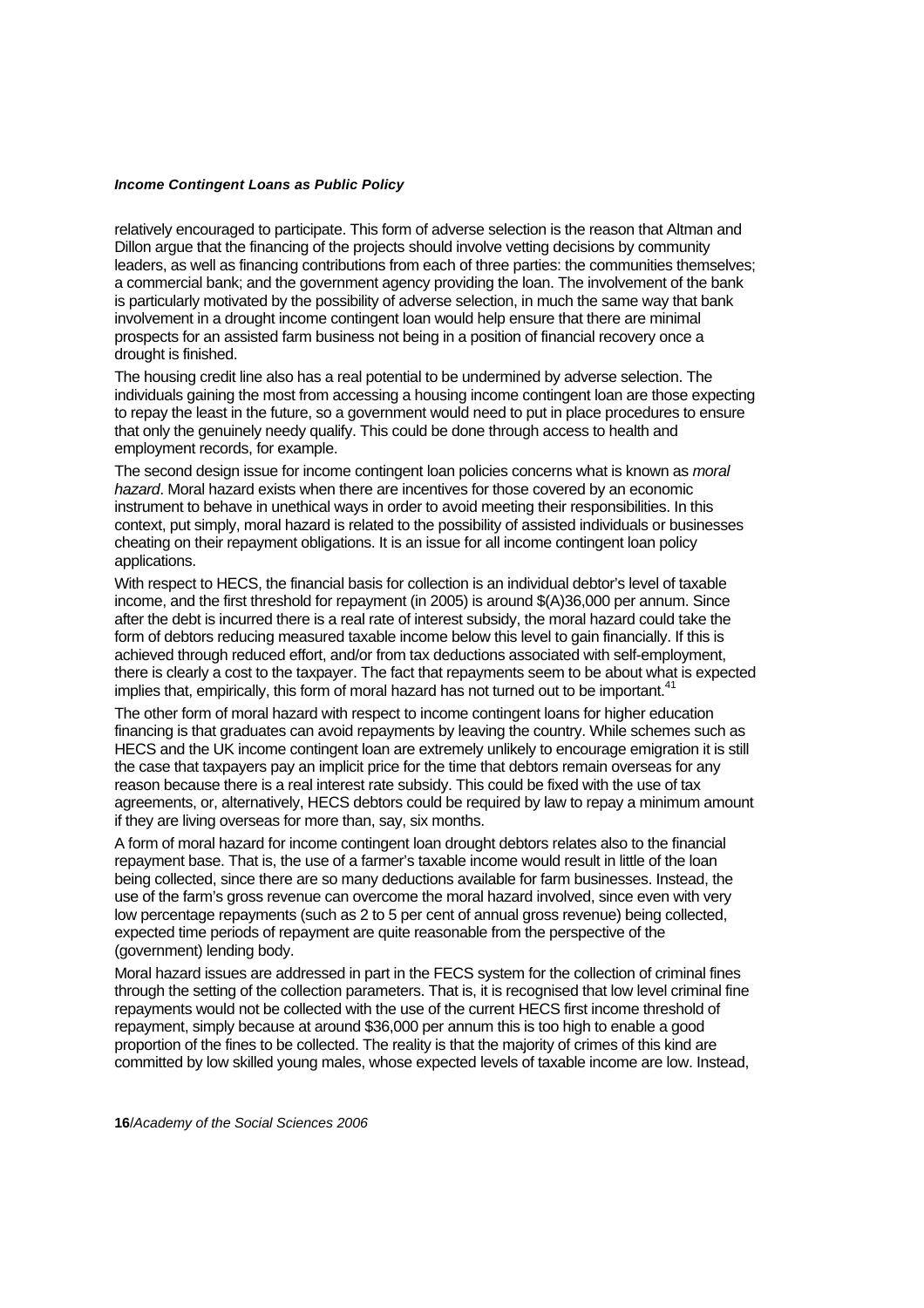the Chapman *et al.* scheme proposes the use of the collection parameters of the Australian noncustodial child support scheme, where contributions are required at very low levels of income and with low rates of repayment result in reasonable repayment periods from the perspective of the government.

Income contingent loan collection of white collar crimes fines, such as insider-trading by individuals, or collusion by companies, also raise issues of moral hazard. It is suggested that the HECS model would work reasonably well for the former, and for companies a solution would be to add several percentage points to profit taxes per year until a collusion debt is paid. It is important to recognise that the incentives to avoid repayment of income contingent loans can be affected by setting annual rates of repayment low. In the collusion case, illegal behaviour by companies to keep annual loan payments low would only provide small financial gains so long as the marginal rates were as low as, say, 4 per cent per year.<sup>42</sup> There are also clearly moral hazard issues with the use of income contingent loans for Indigenous community investment projects, which take two forms: individuals with both bank and government assistance could shirk in terms of work effort; and, businesses could minimise measured incomes to defer repayment. To encourage work effort, the Indigenous investment community income contingent loan requires the financial partnership not only between a bank and the government, but also with initial contributions from the communities involved in the project. The fact that those assisted will share the costs of poor work effort through the potential loss of their own outlays is a design aspect of the scheme motivated by the need to avoid this form of moral hazard.

Moral hazard is relevant to the design of the housing credit line. Those interested in assistance could, for example, encourage their own job loss, or feign ill health. However, this seems very unlikely to be a significant issue given that the housing credit does not in itself increase the lifetime incomes of those assisted. A real rate of interest on the debt would help minimise both low effort and moral hazard.

Finally, for R & D investments financed with an income contingent loan there is presumably a small incentive to lower effort since high profits result in higher repayments. One way of addressing this, in part, would be to have the loan repayment rates low and extended over relatively long periods.

The critical point concerning both adverse selection and moral hazard issues with respect to different income contingent loan applications is that possible solutions will take a variety of different forms, depending on the nature of the problem that a reform is designed to redress. Since there will be disparate approaches, policy development should include a clear recognition of the economic and institutional characteristics of each specific prospective application of an income contingent loan.

## 7. **Summary**

**T**he potential for social and economic policy of the use of the financial instrument known as income contingent loans has been considered from the perspective of a range of disciplines, including economics, political science, anthropology and criminology. These were associated with the financing of: higher education; drought relief; the payment of fines for both low level criminal offences and white collar crime; Indigenous land development projects; and R & D investments.

Different reasons were offered as motivations for the adoption of income contingent loans. There is clearly a 'market failure' involved in the financing of higher education, for example,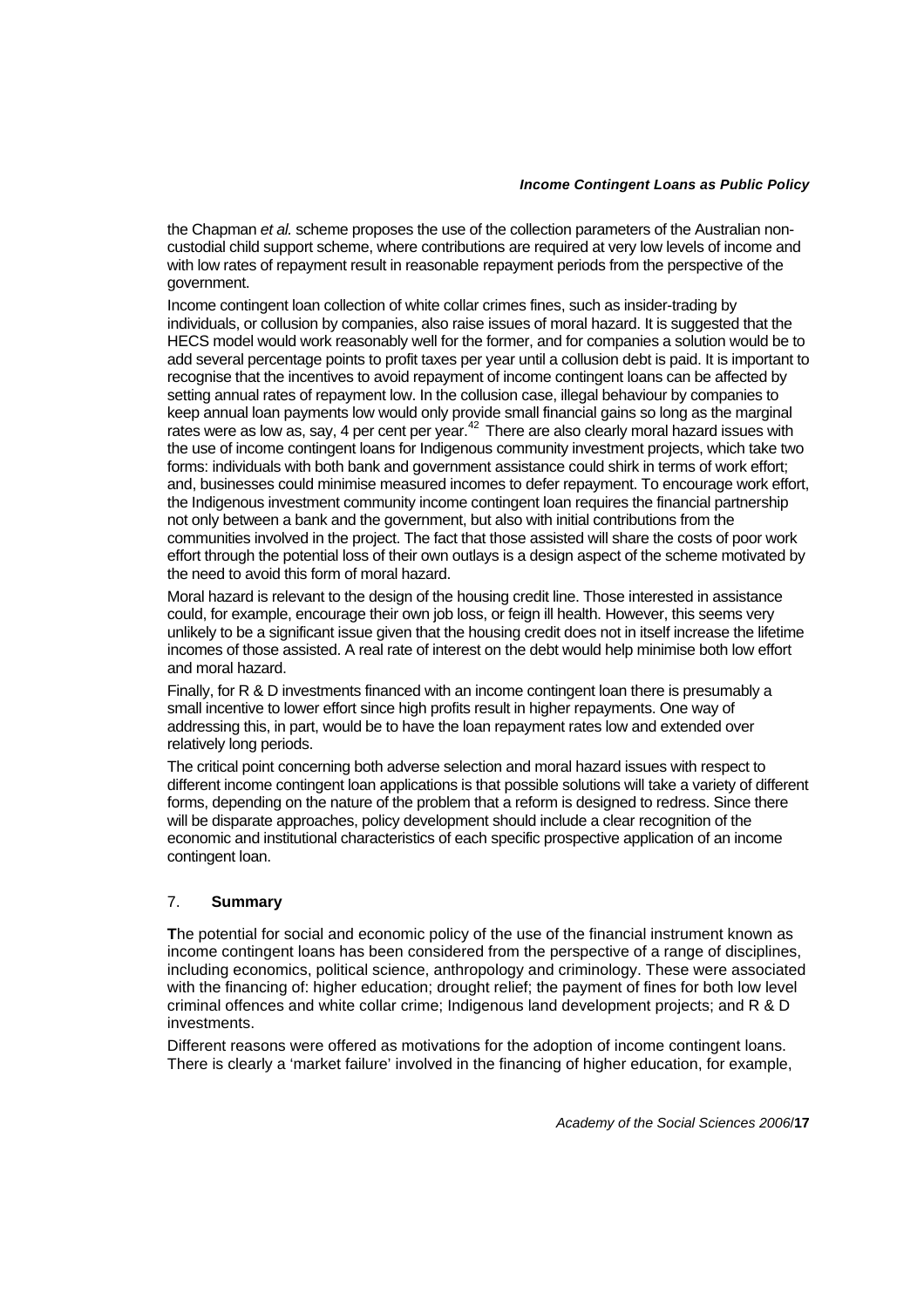and this can be addressed in a way that allows both consumption smoothing and default protection for student borrowers. In the collection of fines for criminal offences, on the other hand, it is arguable that the use of an income contingent loan mechanism provides the capacity to decrease significantly the administration costs associated with reparative justice. In several of the cases considered, such as for drought relief and R & D financing, it was suggested that current approaches to policy are regressive.

It clear that there are significant issues of adverse selection and moral hazard involved with the use of income contingent loans, and that these take quite different forms depending on the area under consideration. In each possible application considerable attention needs to be focused on issues of policy design and detail, to avoid potentially high costs.

Income contingent loans as a risk management public policy instrument are a different way of thinking about a role for government, and are neither uncontroversial nor fully worked out in many areas of suggested reform. However, as the examples touched on indicate, this unusual approach to the financing of important economic and social activities apparently offers significant potential.



*Professor Bruce Chapman*, FASSA, is Director of the Centre for Economic Policy Research in the Research School of Social Sciences at the Australian National University. His latest book is (2006) *Government Managing Risk: Income contingent loans for social and economic progress*, Routledge, London.

The author acknowledges the generous organisational and financial support of the Academy of the Social Sciences in Australia, and is grateful to two anonymous referees and Peg Job for constructive criticism. All errors and omissions are his responsibility alone.

**18**/*Academy of the Social Sciences 2006*

<sup>-</sup>1 <sup>1</sup> Convened in Canberra on 8 November 2004 by the Academy of the Social Sciences in Australia. Specifically, speakers concerned were John Quiggin, who considered the conceptual basis of having the public sector act as a bearer of citizens' risks, an issue raised and developed by Barr and others; medical indemnity insurance (Philip Clarke); drought policy (Linda Botterill); low level criminal fines (David Tait); the payment of white collar crime offences (Richard Denniss); funding models for the development of Indigenous land (Jon Altman); housing credits for low income earners (Stephen King); and R & D funding (Amanda Dadd and Glenn Withers). The papers on which they are based are referenced below.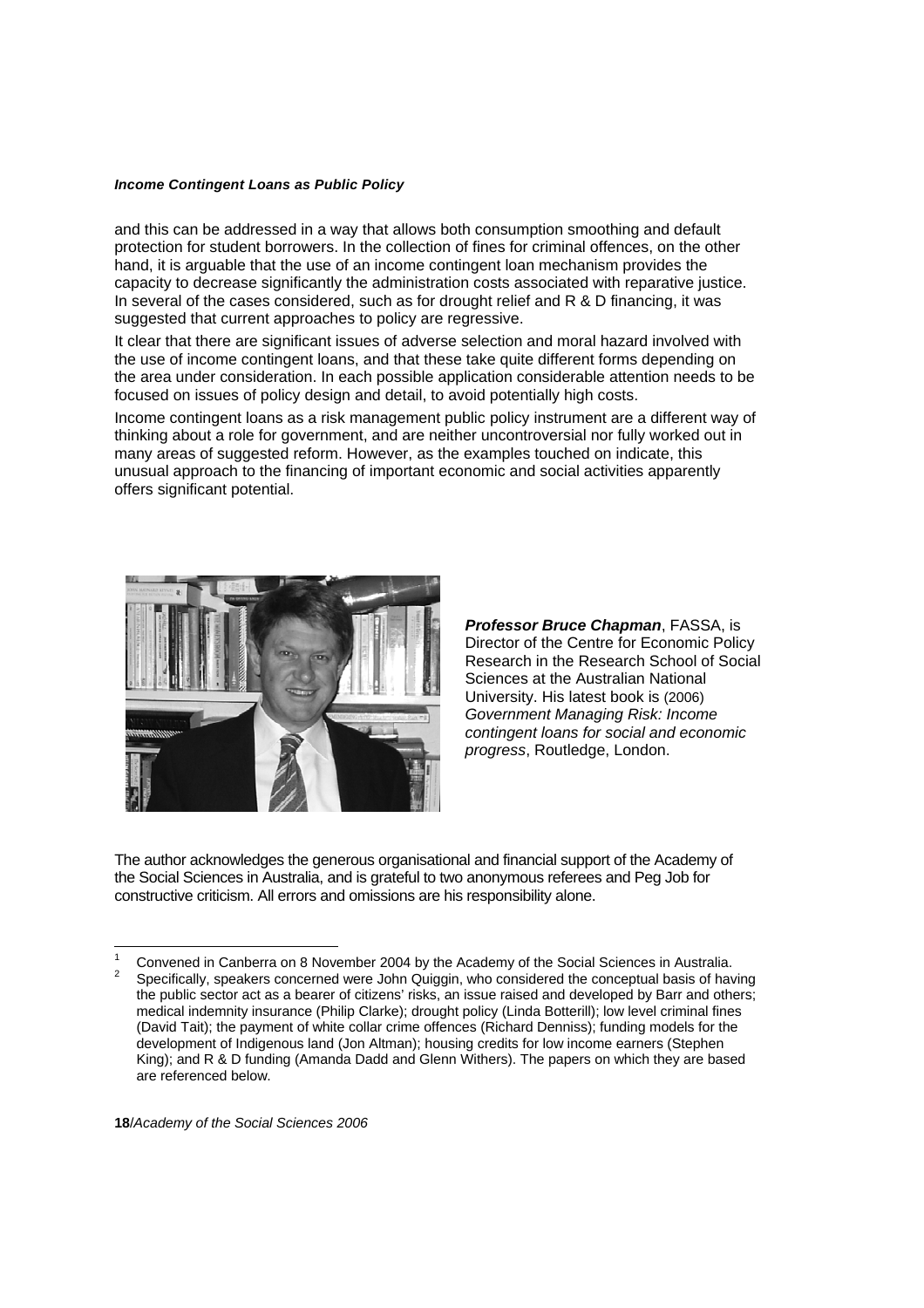- 3 <sup>3</sup> See Moss, DA (2002). *When All Else Fails*, Cambridge, MS: Harvard University Press.
- $\frac{4}{5}$  *Ibid.*
- <sup>5</sup> Barr, N (2001). *The Welfare State as Piggy Bank, Cambridge: Cambridge University Press.*
- Alstott, Anne and Bruce A Ackerman (2000). *The Stakeholder Society,* Yale University Press. 7 Chapman B (1997). 'Conceptual issues and the Australian experience with income-contingent charges for higher education', *The Economic Journal*, 107, 442: 738–51; Barr (2001) *op cit;* and
- Barr, N (1989). *Student Loans: The Next Steps,* London: Freedom Press. 8 Chapman B (2006). *Government Managing Risk: Income contingent loans for social and economic*
- *progress*, Routledge, London. In the US, for example, the household income of young people defines the borrowing amounts available. In the Canada Student Loan program students from relatively high income household
- backgrounds are ineligible for any assistance. 10 See Chapman, B and Gillian Beer (2004). 'HECS system changes: impact on students', *Agenda*, 11,
- 
- 2: 157-174.<br><sup>11</sup> Detailed discussion is available in Chapman (2006) *op cit*.<br><sup>12</sup> See Chapman B and Chris Ryan (2005). 'The access implications of income related charges for<br>higher education: lessons from Australia', *Eco*
- 
- 
- $13$  Chapman (2006) op cit.<br>
<sup>14</sup> *Ibid.*<br>
<sup>15</sup> Linda Botterill presented a summary of the work done over several years with Bruce Chapman. For the best exposition of this work see Botterill, Linda Courtenay and Bruce Chapman (2006). 'Turning grants into loans: income contingent loans for drought relief', in Chapman (2006) *ibid*: 122-139.
- 
- ABS (Australian Bureau of Statistics), National Accounts, Ref. No 5062.0, Canberra.<br><sup>16</sup> ABS (Australian Bureau of Statistics), National Accounts, Ref. No 5062.0, Canberra.<br><sup>17</sup> ABARE (Australian Bureau of Agricultural and
- 
- *Devastate Crops, Media Release, Canberra, 29 October.*<br><sup>18</sup> Botterill and Chapman (2006) *op cit.*<br><sup>19</sup> At the symposium David Tait reported on the following paper: Chapman, B, Arie Freiberg, John Quiggin and David Tait (2004). 'Using the tax system to collect fines', *Australian Journal of Public*
- 
- 
- Administration, 63, 3, September: 20-29.<br>
<sup>20</sup> *Ibid.*<br>
<sup>21</sup> See full discussion in Chapman *et al (2004), ibid.*<br>
<sup>21</sup> See full discussion in Chapman *et al (2004), ibid.*<br>
<sup>22</sup> This section is based on the analysis of C incentives and income contingent penalties to detect and punish collusion and insider trading',
- *Australian and New Zealand Journal of Criminology,* 38, 1: 122-140. 23 ACCC (Australian Competition and Consumer Commission) (2002). *Submission to the Trade*
- *Practices Act Review, June, Canberra: ACCC.*<br><sup>24</sup> OECD (2002). *Report on the Nature and Impact of Hard-core Cartels and Sanctions Against Cartels Under National Competition Laws. Paris: Directorate for Financial, Fiscal*
- *National Competition Laws*. Paris: Directorate for Financial, Fiscal and Enterprise Affairs, OECD. 25 Richards, C (2000). 'Insider trading the case against fairness', *The Law Report*, 26 September, online
- 
- 26 *Ibid.*<br>26 *Ibid.* 27 Case studies to illustrate how the fine collection mechanism could be used, and estimates of the revenue streams associated with examples of both insider trading and collusion, can be further
- reviewed in Chapman and Denniss (2005) *op cit*. 28 Jon Altman made a presentation at the symposium based on the work of Altman, J and M Dillon (2004). 'A profit-related investment scheme for the indigenous state', Discussion Paper 270, Centre for Aboriginal Economic Policy Research, Australian National University. This paper assesses the state of commercial development and resource management on Indigenous land, particularly in
- 
- remote Australia.<br><sup>29</sup> *Ibid.*<br><sup>30</sup> Chapman, B and R Simes (2004). 'Profit related loans for economically disadvantaged regions', Discussion Paper DP481, Centre for Economic Policy Research, Australian National University.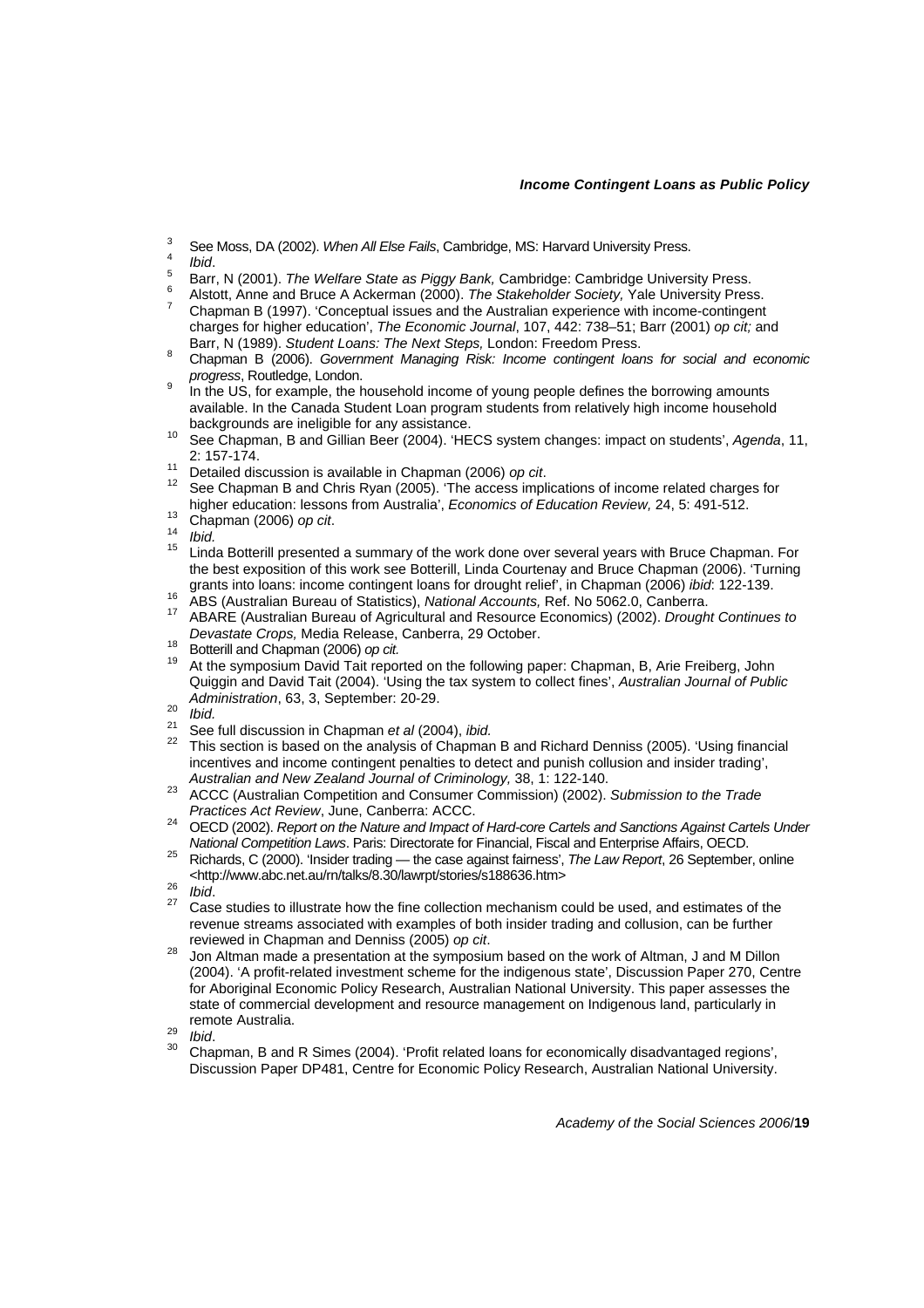- <sup>31</sup> Gans, J and S King (2006). 'Income contingent loans for low income households', in Chapman
- 
- (2006) op cit. 196-216.<br>
<sup>32</sup> Productivity Commission (2003). 'First home ownership: discussion draft', Melbourne, December.<br>
<sup>33</sup> The statistics referred to here are from the Australian Bureau of Statistics (2003) Year B *Australia*. 34 Rothenberg, J, GC Galster, RV Butler and J Pitkin (1991). *The Maze of Urban Housing Markets:*
- *Theory, Evidence and Policy*, Chicago: University of Chicago: 3.<br><sup>35</sup> Productivity Commission (2003) *op cit*: 21.<br><sup>36</sup> See Dadd, A and G Withers (2005)). 'Applying income related loans to R&D financing', Australian
- 
- 
- 
- National University, mimeo.<br><sup>37</sup> The reasons are developed in their paper. Dadd and Withers, *ibid*.<br><sup>38</sup> A proposed scheme along these lines is also to be found in Macquarie Graduate School of Government (MGSG) (2005). *Study for a Masterplan for Human Resource Development for Malaysia*, Sydney and Kuala Lumpur, June. 3 volumes (mimeo). One of the co-authors of the paper
- 
- 
- under discussion (Withers) also co-authored the MGSG Final Report.<br>
<sup>39</sup> In Chapman (1997) op cit, and an issue raised persistently by Barr (1989, 2001) op cit and others.<br>
<sup>40</sup> Chapman (2006) op cit.<br>
<sup>41</sup> This issue is e Implications for the design of income-contingent loan schemes', Centre for Economic Policy Research Discussion Paper Series Number 521, Research School of Social Sciences, Australian National University, Canberra. They find evidence of bunching but its empirical significance is small.
- <sup>42</sup> Chapman and Denniss (2005) *op cit*.